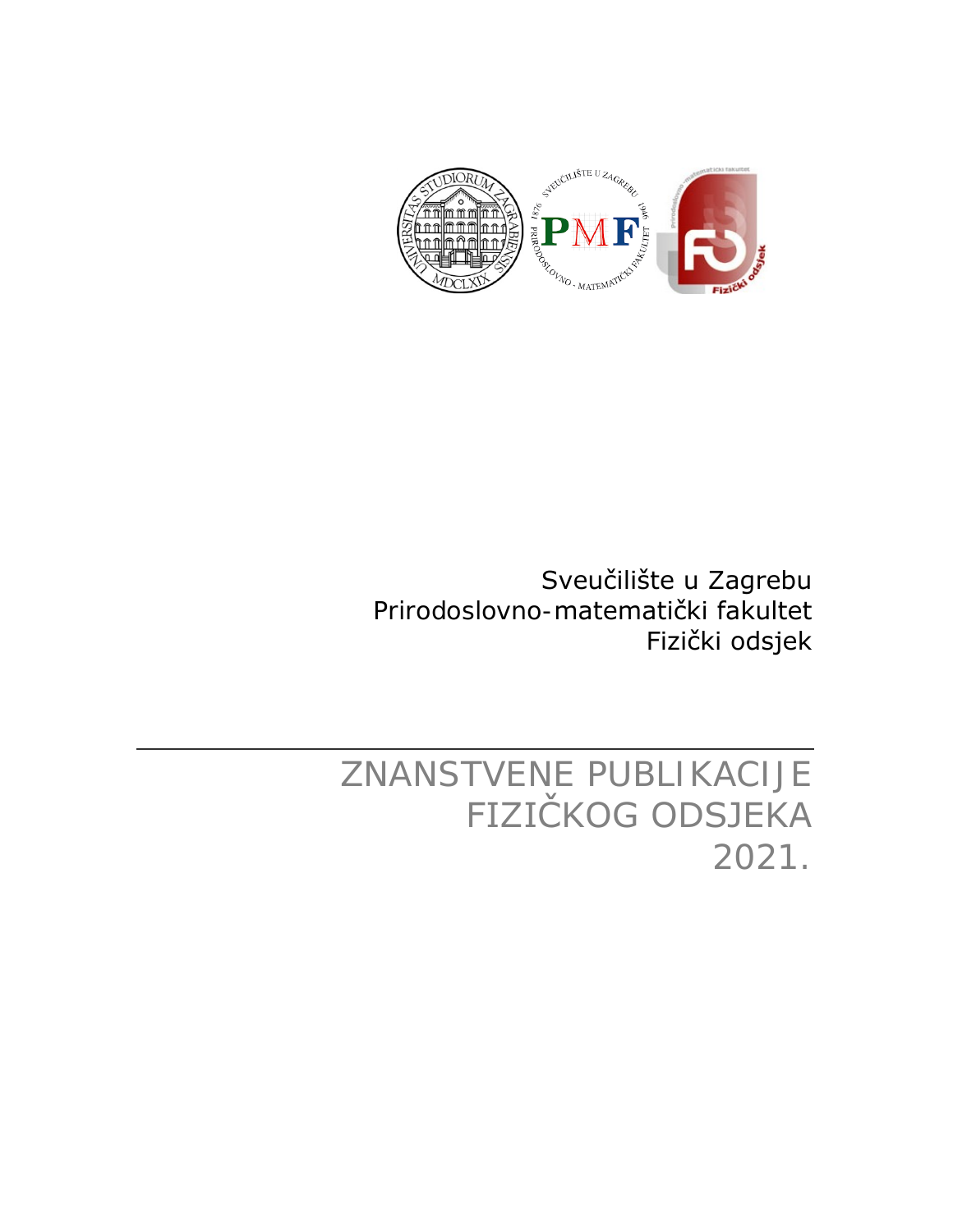## ZNANSTVENE PUBLIKACIJE FIZIČKOG ODSJEKA U 2021. GODINI (Web of Science Core Collection)

\_\_\_\_\_\_\_\_\_\_\_\_\_\_\_\_\_\_\_\_\_\_\_\_\_\_\_\_\_\_\_\_\_\_\_\_\_\_\_\_\_\_\_\_\_\_\_\_\_\_\_\_\_\_\_\_

- 1. Accorto, G.; Naito, T.; Liang, H.; Nikšić, T.; Vretenar, D. Nuclear energy density functionals from empirical ground-state densities PHYSICAL REVIEW C. **103** (4), 044304 (2021) DOI:<https://doi.org/10.1103/PhysRevC.103.044304> IF (2020.): 3.296
- 2. (ALICE Collaboration) Acharya, S.; ... ; Antičić, T.; ... ; Erhardt, F.; … ; Gotovac, S.; … ; Jerčić, M.; ... ; Karatović, D.; … ; Lončar, P.; ... ; Mudnić, E.; ... ; Planinić, M.; ... ; Poljak, N.; ... ; Vicković, L.; ... ; Zurlo, N. Centrality dependence of J/ψ and ψ (2S) production and nuclear modification in p-Pb collisions at √sNN=8.16 TeV JOURNAL OF HIGH ENERGY PHYSICS. **2021** (02), 002 (2021) DOI: [https://doi.org/10.1007/JHEP02\(2021\)002](https://doi.org/10.1007/JHEP02(2021)002) IF (2020.): 5.810
- 3. (ALICE Collaboration) Acharya, S.; … ; Antičić, T.; ... ; Erhardt, F.; … ; Gotovac, S.; … ; Jerčić, M.; … ; Karatović, D.; … ; Lončar, P.; … ; Mudnić, E.; … ; Planinić, M.; … ; Poljak, N.; … ; Vicković, L.; … ; Zmeskal, J. First measurement of the vertical bar t vertical bar-dependence of coherent J/ ψ photonuclear production PHYSICS LETTERS B. **817**, 136280 (2021) DOI:<https://doi.org/10.1016/j.physletb.2021.136280> IF (2020.): 4.771
- 4. (ALICE Collaboration) Acharya, S.; ... ; Antičić, T.; ... ; Erhardt, F.; … ; Gotovac, S.; … ; Jerčić, M.; ... ; Lončar, P.; ... ; Mudnić, E.; ... ; Planinić, M.; ... ; Poljak, N.; ... ; Vicković, L.; ... ; Zurlo, N. Production of light-flavor hadrons in pp collisions at  $\sqrt{s}$ =7 and  $\sqrt{s}$ =13 Tev EUROPEAN PHYSICAL JOURNAL C. **81** (3), 256 (2021) DOI:<https://doi.org/10.1140/epjc/s10052-020-08690-5> IF (2020.): 4.590
- 5. (ALICE Collaboration) Acharya, S.; ... ; Gotovac, S.; ... ; Jerčić, M.; ... ; Karatović, D.; ... ; Lončar, P.; ... ; Mudnić, E.; ... ; Planinić, M.; ... ; Poljak, N.; ... ; Vicković, L.; ... ; Zurlo, N. Pseudorapidity distributions of charged particles as a function of mid- and forward rapidity multiplicities in pp collisions at √s=5.02, 7 and 13 TeV EUROPEAN PHYSICAL JOURNAL C. **81** (7), 630 (2021) DOI:<https://doi.org/10.1140/epjc/s10052-021-09349-5> IF (2020.): 4.590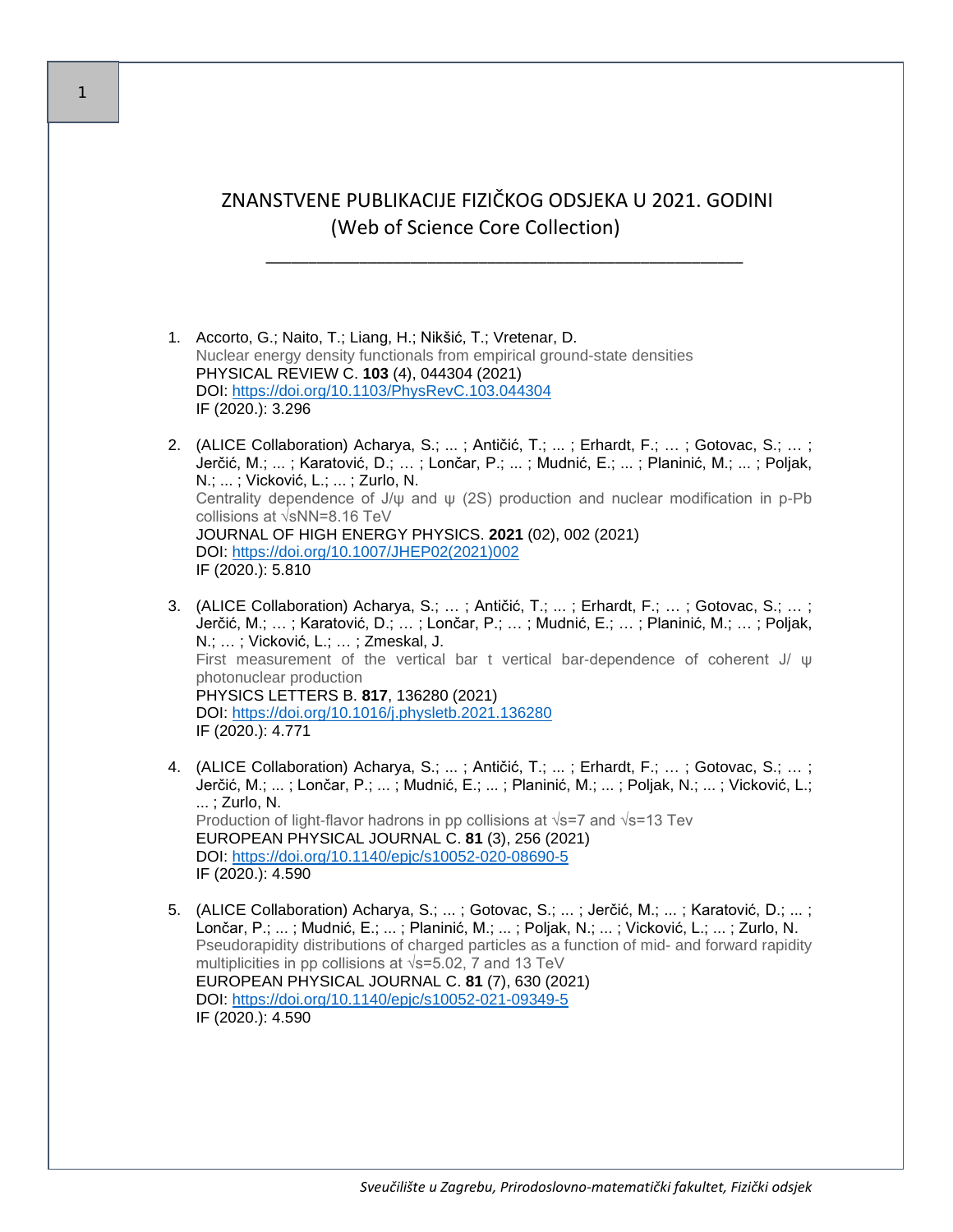| 6. | (ALICE Collaboration) Acharya, S.; ; Gotovac, S.; ; Jerčić, M.; ; Karatović, D.; ;<br>Lončar, P.; ; Mudnić, E.; ; Planinić, M.; ; Poljak, N.; ; Vicković, L.; ; Zurlo, N.<br>Pion-kaon femtoscopy and the lifetime of the hadronic phase in Pb-Pb collisions at<br>$\sqrt{\text{sNN}}$ = 2.76 TeV<br>PHYSICS LETTERS B. 813, 136030 (2021)<br>DOI: https://doi.org/10.1016/j.physletb.2020.136030<br>IF (2020.): 4.771                                               |
|----|----------------------------------------------------------------------------------------------------------------------------------------------------------------------------------------------------------------------------------------------------------------------------------------------------------------------------------------------------------------------------------------------------------------------------------------------------------------------|
| 7. | (ALICE Collaboration) Acharya, S.; ; Antičić, T.; ; Erhardt, F.; ; Gotovac, S.; ;<br>Jerčić, M.; ; Karatović, D.; ; Lončar, P.; ; Mudnić, E.; ; Planinić, M.; ; Poljak, N.;<br>; Vicković, L.; ; Zurlo, N.<br>Elliptic Flow of Electrons from Beauty-Hadron Decays in Pb-Pb Collisions at $\sqrt{sNN}$ =5.02<br>TeV<br>PHYSICAL REVIEW LETTERS. 126, (16), 162001 (2021)<br>DOI: https://doi.org/10.1103/PhysRevLett.126.162001<br>IF (2020.): 9.161                 |
| 8. | (ALICE Collaboration) Acharya, S.; ; Antičić, T.; ; Erhardt, F.; ; Gotovac, S.; ;<br>Jerčić, M.; ; Karatović, D.; ; Lončar, P.; ; Mudnić, E.; ; Planinić, M.; ; Poljak, N.;<br>; Vicković, L.; ; Zurlo, N.<br>First measurement of quarkonium polarization in nuclear collisions at the LHC<br>PHYSICS LETTERS B. 815, 136146 (2021)<br>DOI: https://doi.org/10.1016/j.physletb.2021.136146<br>IF (2020.): 4.771                                                     |
| 9. | (ALICE Collaboration) Acharya, S.; ; Antičić, T.; ; Erhardt, F.; ; Gotovac, S.; ;<br>Jerčić, M.; ; Karatović, D.; ; Lončar, P.; ; Mudnić, E.; ; Planinić, M.; ; Poljak, N.;<br>; Vicković, L.; ; Zurlo, N.<br>Lambda K femtoscopy in Pb-Pb collisions at $\sqrt{sNN}$ =2.76 TeV<br>PHYSICAL REVIEW C. 103 (5), 055201 (2021)<br>DOI: https://doi.org/10.1103/PhysRevC.103.055201<br>IF (2020.): 3.296                                                                |
|    | 10. (ALICE Collaboration) Acharya, S.; ; Antičić, T.; ; Erhardt, F.; ; Gotovac, S.; ;<br>Jerčić, M.; ; Karatović, D.; ; Lončar, P.; ; Mudnić, E.; ; Planinić, M.; ; Poljak, N.;<br>; Vicković, L.; ; Zurlo, N.<br>Soft-Dielectron Excess in Proton-Proton Collisions at √s=13 TeV<br>PHYSICAL REVIEW LETTERS. 127 (4), 042302 (2021)<br>DOI: https://doi.org/10.1103/PhysRevLett.127.042302<br>IF (2020.): 9.161                                                     |
|    | 11. (ALICE Collaboration) Acharya, S.; ; Antičić, T.; ; Erhardt, F.; ; Gotovac, S.; ;<br>Jerčić, M.; ; Karatović, D.; ; Lončar, P.; ; Mudnić, Eugen; ; Planinić, M.; ; Poljak,<br>N.; ; Vicković, L.; ; Zurlo, N.<br>Transverse-momentum and event-shape dependence of D-meson flow harmonics in Pb-<br>Pb collisions at $\sqrt{sNN}$ =5.02 TeV<br>PHYSICS LETTERS B. 813, 136054 (2021)<br>DOI: https://doi.org/10.1016/j.physletb.2020.136054<br>IF (2020.): 4.771 |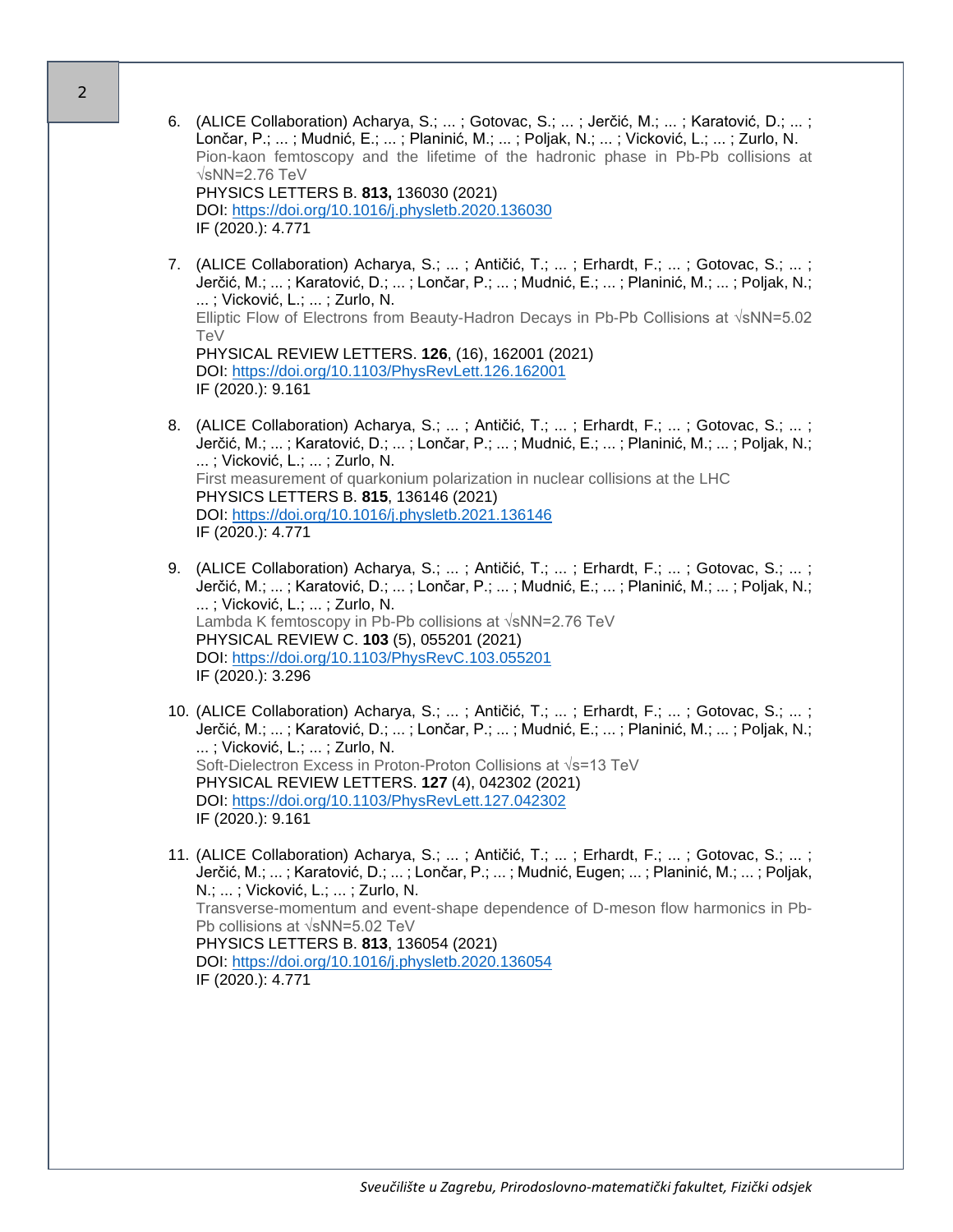Vicković, L.; ... ; Zurlo,N.

IF (2020.): 5.810

pp collisions at √s=5.02 TeV

| Sveučilište u Zagrebu, Prirodoslovno-matematički fakultet, Fizički odsjek                                                                                                                                                                                                                                                                                                                                                                                                 |
|---------------------------------------------------------------------------------------------------------------------------------------------------------------------------------------------------------------------------------------------------------------------------------------------------------------------------------------------------------------------------------------------------------------------------------------------------------------------------|
|                                                                                                                                                                                                                                                                                                                                                                                                                                                                           |
| 17. (ALICE Collaboration) Acharya, S.; ; Erhardt, F.; ; Gotovac, S.; ; Jerčić, M.; ;<br>Karatović, D.; ; Lončar, P.; ; Mudnić, Eugen; ; Planinić, M.; ; Poljak, N.; ;<br>Vicković, L.; ; Zurlo, N.<br>Experimental Evidence for an Attractive p- $\phi$ Interaction<br>PHYSICAL REVIEW LETTERS. 127 (17), 172301 (2021)<br>DOI: https://doi.org/10.1103/PhysRevLett.127.172301<br>IF (2020.): 9.161                                                                       |
| 16. (ALICE Collaboration) ) Acharya, S.;  ; Erhardt, F.;  ; Gotovac, S.;  ; Jerčić, M.;  ;<br>Karatović, D.; ; Lončar, P.; ; Mudnić, Eugen; ; Planinić, M.; ; Poljak, N.; ;<br>Vicković, L.; ; Zurlo, N.<br>Kaon-proton strong interaction at low relative momentum via femtoscopy in Pb-Pb<br>collisions at the LHC<br>PHYSICS LETTERS B. 822, 136708 (2021)<br>DOI: https://doi.org/10.1016/j.physletb.2021.136708<br>IF (2020.): 4.771                                 |
| 15. (ALICE Collaboration) Acharya, S.; ; Erhardt, F.; ; Gotovac, S.; ; Jerčić, M.; ;<br>Karatović, D.; ; Lončar, P.; ; Mudnić, Eugen; ; Planinić, M.; ; Poljak, N.; ;<br>Vicković, L.; ; Zurlo, N.<br>First measurements of N-subjettiness in central Pb-Pb collisions at $p \sqrt{sNN} = 2.76 \text{ TeV}$<br>JOURNAL OF HIGH ENERGY PHYSICS. 2021 (10), 003 (2021)<br>DOI: https://doi.org/10.1007/JHEP10(2021)003<br>IF (2020.): 5.810                                 |
| 14. (ALICE Collaboration) Acharya, S.; ; Erhardt, F.; ; Gotovac, S.; ; Jerčić, M.; ;<br>Karatović, D.; ; Lončar, P.; ; Mudnić, Eugen; ; Planinić, M.; ; Poljak, N.; ;<br>Vicković, L.; ; Zurlo, N.<br>Charged-particle multiplicity fluctuations in Pb-Pb collisions at √sNN=2.76 TeV<br>EUROPEAN PHYSICAL JOURNAL C. 81 (11), 1012 (2021)<br>DOI: https://doi.org/10.1140/epjc/s10052-021-09784-4<br>IF (2020.): 4.590                                                   |
| 13. (ALICE Collaboration) Acharya, S.; ; Antičić, T.; ; Erhardt, F.; ; Gotovac, S.; ;<br>Jerčić, M.; ; Karatović, D.; ; Lončar, P.; ; Mudnić, Eugen; ; Planinić, M.; ; Poljak,<br>N.; ; Vicković, L.; ; Zurlo, N.<br>Long- and short-range correlations and their event-scale dependence in high-multiplicity<br>pp collisions at √s=13 TeV<br>JOURNAL OF HIGH ENERGY PHYSICS. 2021 (05), 290 (2021)<br>DOI: https://doi.org/10.1007/JHEP05(2021)290<br>IF (2020.): 5.810 |

12. (ALICE Collaboration) Acharya, S.; ... ; Erhardt, F.; ... ; Gotovac, S.; ... ; Jerčić, M.; ... ; Karatović, D.; ... ; Lončar, P.; ... ; Mudnić, Eugen; ... ; Planinić, M.; ... ; Poljak, N.; ... ;

JOURNAL OF HIGH ENERGY PHYSICS. **2021** (10), 159 (2021)

DOI: [https://doi.org/10.1007/JHEP10\(2021\)159](https://doi.org/10.1007/JHEP10(2021)159)

Measurement of the production cross section of prompt Xi(0)(c) baryons at midrapidity in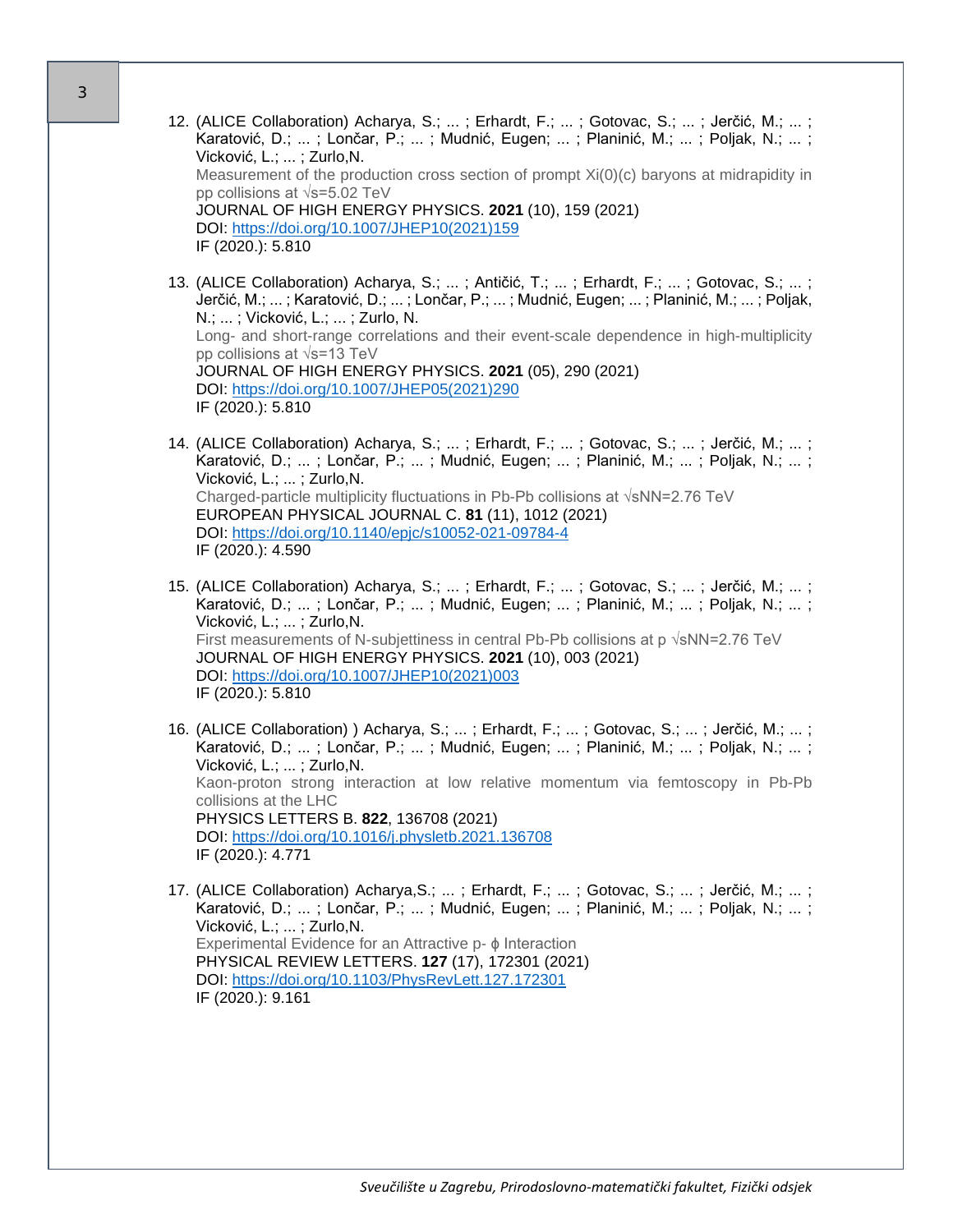18. (ALICE Collaboration) Acharya, S.; ... ; Erhardt, F.; ... ; Gotovac, S.; ... ; Jerčić, M.; ... ; Karatović, D.; ... ; Lončar, P.; ... ; Mudnić, Eugen; ... ; Planinić, M.; ... ; Poljak, N.; ... ; Vicković, L.; ... ; Zurlo,N. Energy dependence of phi meson production at forward rapidity in pp collisions at the LHC EUROPEAN PHYSICAL JOURNAL C. **81** (8), 772 (2021) DOI:<https://doi.org/10.1140/epjc/s10052-021-09545-3> IF (2020.): 4.590

- 19. (ALICE Collaboration) Acharya, S.; ... ; Antičić, T.; ... ; Erhardt, F.; ... ; Gotovac, S.; ... ; Jerčić, M.; ... ; Karatović, D.; ... ; Lončar, P.; ... ; Mudnić, Eugen; ... ; Planinić, M.; ... ; Poljak, N.; ... ; Vicković, L.; ... ; Zurlo, N. A(+)c production in pp and in p-Pb collisions at  $\sqrt{sNN}$ =5.02 TeV PHYSICAL REVIEW C. **104** (5), 054905 (2021) DOI:<https://doi.org/10.1103/PhysRevC.104.054905> IF (2020.): 3.296
- 20. (ALICE Collaboration) Acharya, S.; ... ; Antičić, T.; ... ; Erhardt, F.; ... ; Gotovac, S.; ... ; Jerčić, M.; ... ; Karatović, D.; ... ; Lončar, P.; ... ; Mudnić, Eugen; ... ; Planinić, M.; ... ; Poljak, N.; ... ; Vicković, L.; ... ; Zurlo, N. A(c)(+) Production and Baryon-to-Meson Ratios in pp and p-Pb Collisions at √sNN=5.02 TeV at the LHC PHYSICAL REVIEW LETTERS. **127** (20), 202301 (2021) DOI:<https://doi.org/10.1103/PhysRevLett.127.202301> IF (2020.): 9.161
- 21. (ALICE Collaboration) Acharya, S.; ... ; Antičić, T.; ... ; Erhardt, F.; ... ; Gotovac, S.; ... ; Jerčić, M.; ... ; Karatović, D.; ... ; Lončar, P.; ... ; Mudnić, Eugen; ... ; Planinić, M.; ... ; Poljak, N.; ... ; Vicković, L.; ... ; Zurlo, N. First measurement of coherent sigma;(0) photoproduction in ultra-peripheral Xe-Xe collisions at √sNN=5.44 TeV PHYSICS LETTERS B. **820**, 136481 (2021) DOI:<https://doi.org/10.1016/j.physletb.2021.136481> IF (2020.): 4.771
- 22. (ALICE Collaboration) Acharya, S.; ... ; Antičić, T.; ... ; Erhardt, F.; ... ; Gotovac, S.; ... ; Jerčić, M.; ... ; Karatović, D.; ... ; Lončar, P.; ... ; Mudnić, Eugen; ... ; Planinić, M.; ... ; Poljak, N.; ... ; Vicković, L.; ... ; Zurlo, N. Inclusive heavy-flavour production at central and forward rapidity in Xe-Xe collisions at , √sNN=5.44 TeV PHYSICS LETTERS B. **819**, 136437 (2021) DOI:<https://doi.org/10.1016/j.physletb.2021.136437> IF (2020.): 4.771
- 23. (ALICE Collaboration) Acharya, S.; ... ; Antičić, T.; ... ; Erhardt, F.; ... ; Gotovac, S.; ... ; Jerčić, M.; ... ; Karatović, D.; ... ; Lončar, P.; ... ; Mudnić, Eugen; ... ; Planinić, M.; ... ; Poljak, N.; ... ; Vicković, L.; ... ; Zurlo, N. Jet fragmentation transverse momentum distributions in pp and p-Pb collisions at  $\sqrt{s}$ , √sNN=5.02 TeV JOURNAL OF HIGH ENERGY PHYSICS. **2021** (09), 211 (2021) DOI: [https://doi.org/10.1007/JHEP09\(2021\)211](https://doi.org/10.1007/JHEP09(2021)211) IF (2020.): 5.810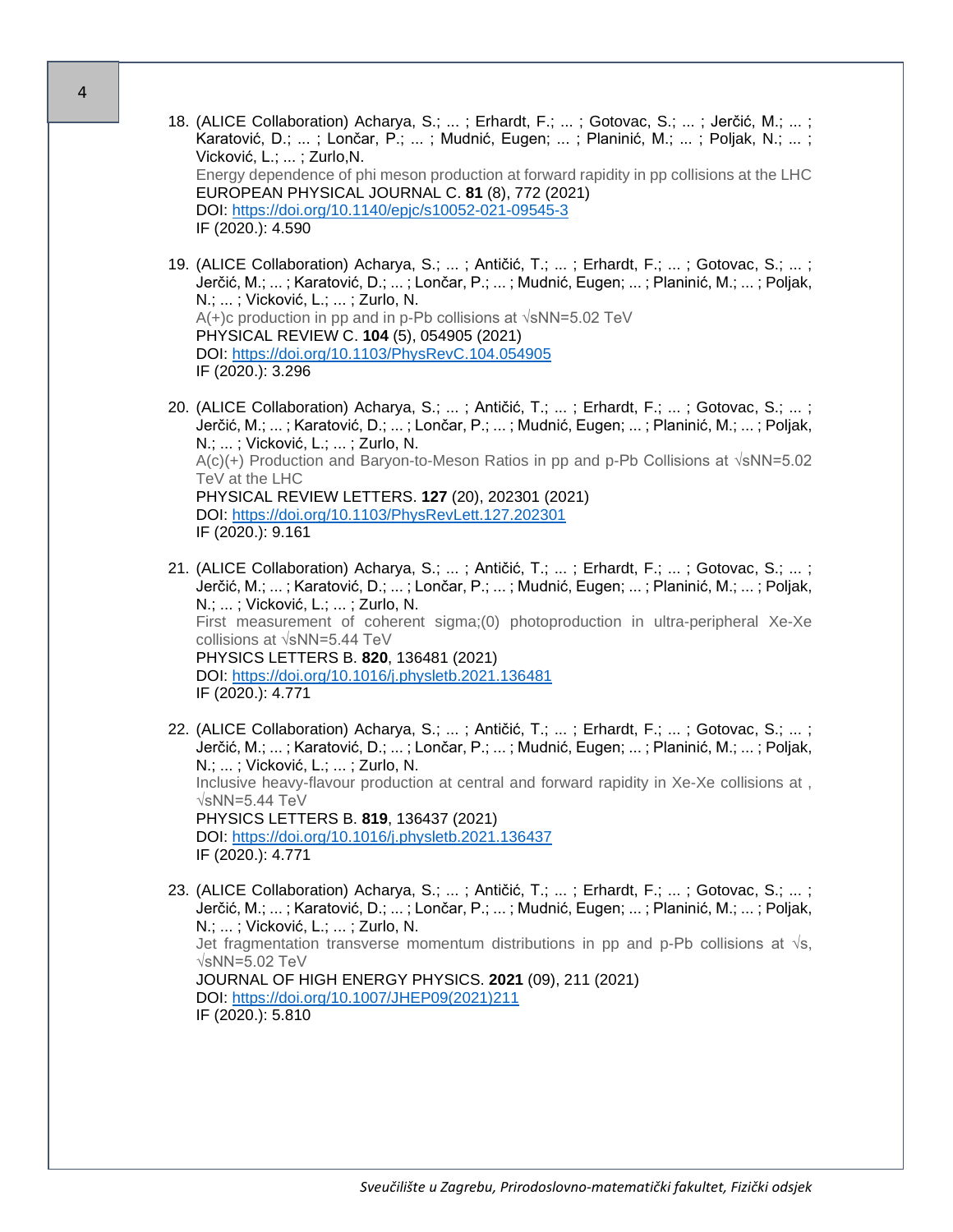24. (ALICE Collaboration) Acharya, S.; ... ; Antičić, T.; ... ; Erhardt, F.; ... ; Gotovac, S.; ... ; Jerčić, M.; ... ; Karatović, D.; ... ; Lončar, P.; ... ; Mudnić, Eugen; ... ; Planinić, M.; ... ; Poljak, N.; ... ; Vicković, L.; ... ; Zurlo, N. Jet-associated deuteron production in pp collisions at √s=13 TeV PHYSICS LETTERS B. **819**, 136440 (2021) DOI:<https://doi.org/10.1016/j.physletb.2021.136440> IF (2020.): 4.771 25. (ALICE Collaboration) Acharya, S.; ... ; Antičić, T.; ... ; Erhardt, F.; ... ; Gotovac, S.; ... ; Jerčić, M.; ... ; Karatović, D.; ... ; Lončar, P.; ... ; Mudnić, Eugen; ... ; Planinić, M.; ... ; Poljak, N.; ... ; Vicković, L.; ... ; Zurlo, N. Production of muons from heavy-flavour hadron decays at high transverse momentum in Pb-Pb collisions at √sNN=5.02 and 2.76 TeV PHYSICS LETTERS B. **820**, 136558 (2021)

DOI:<https://doi.org/10.1016/j.physletb.2021.136558> IF (2020.): 4.771

- 26. (ALICE Collaboration) ) Acharya, S.; ... ; Antičić, T.; ... ; Erhardt, F.; ... ; Gotovac, S.; ... ; Jerčić, M.; ... ; Karatović, D.; ... ; Lončar, P.; ... ; Mudnić, Eugen; ... ; Planinić, M.; ... ; Poljak, N.; ... ; Vicković, L.; ... ; Zurlo, N. Production of pions, kaons, (anti-)protons and  $\phi$  mesons in Xe-Xe collisions at √sNN=5.44 TeV EUROPEAN PHYSICAL JOURNAL C. **81** (7), 584 (2021) DOI:<https://doi.org/10.1140/epjc/s10052-021-09304-4> IF (2020.): 4.590
- 27. (ALICE Collaboration) Acharya, S.; ... ; Antičić, T.; ... ; Erhardt, F.; ... ; Gotovac, S.; ... ; Jerčić, M.; ... ; Karatović, D.; ... ; Lončar, P.; ... ; Mudnić, Eugen; ... ; Planinić, M.; ... ; Poljak, N.; ... ; Vicković, L.; ... ; Zurlo, N. Upsilon production and nuclear modification at forward rapidity in Pb-Pb collisions at √sNN=5.02 TeV PHYSICS LETTERS B. **822**, 136579 (2021) DOI:<https://doi.org/10.1016/j.physletb.2021.136579> IF (2020.): 4.771
- 28. (ALICE Collaboration) Acharya, S.; ... ; Antičić, T.; ... ; Erhardt, F.; ... ; Gotovac, S.; ... ; Jerčić, M.; ... ; Karatović, D.; ... ; Lončar, P.; ... ; Mudnić, Eugen; ... ; Planinić, M.; ... ; Poljak, N.; ... ; Vicković, L.; ... ; Zurlo, N. Coherent J/ψ and ψ' photoproduction at midrapidity in ultra-peripheral Pb-Pb collisions at √sNN=5.02 TeV EUROPEAN PHYSICAL JOURNAL C. **81** (8), 712 (2021) DOI:<https://doi.org/10.1140/epjc/s10052-021-09437-6> IF (2020.): 4.590
- 29. (ALICE Collaboration) Acharya, S.; ... ; Antičić, T.; ... ; Erhardt, F.; ... ; Gotovac, S.; ... ; Jerčić, M.; ... ; Karatović, D.; ... ; Lončar, P.; ... ; Mudnić, Eugen; ... ; Planinić, M.; ... ; Poljak, N.; ... ; Vicković, L.; ... ; Zurlo, N. Multiharmonic Correlations of Different Flow Amplitudes in Pb-Pb Collisions at √sNN=2.76 **TeV** PHYSICAL REVIEW LETTERS. **127** (9), 092302 (2021) DOI:<https://doi.org/10.1103/PhysRevLett.127.092302> IF (2020.): 9.161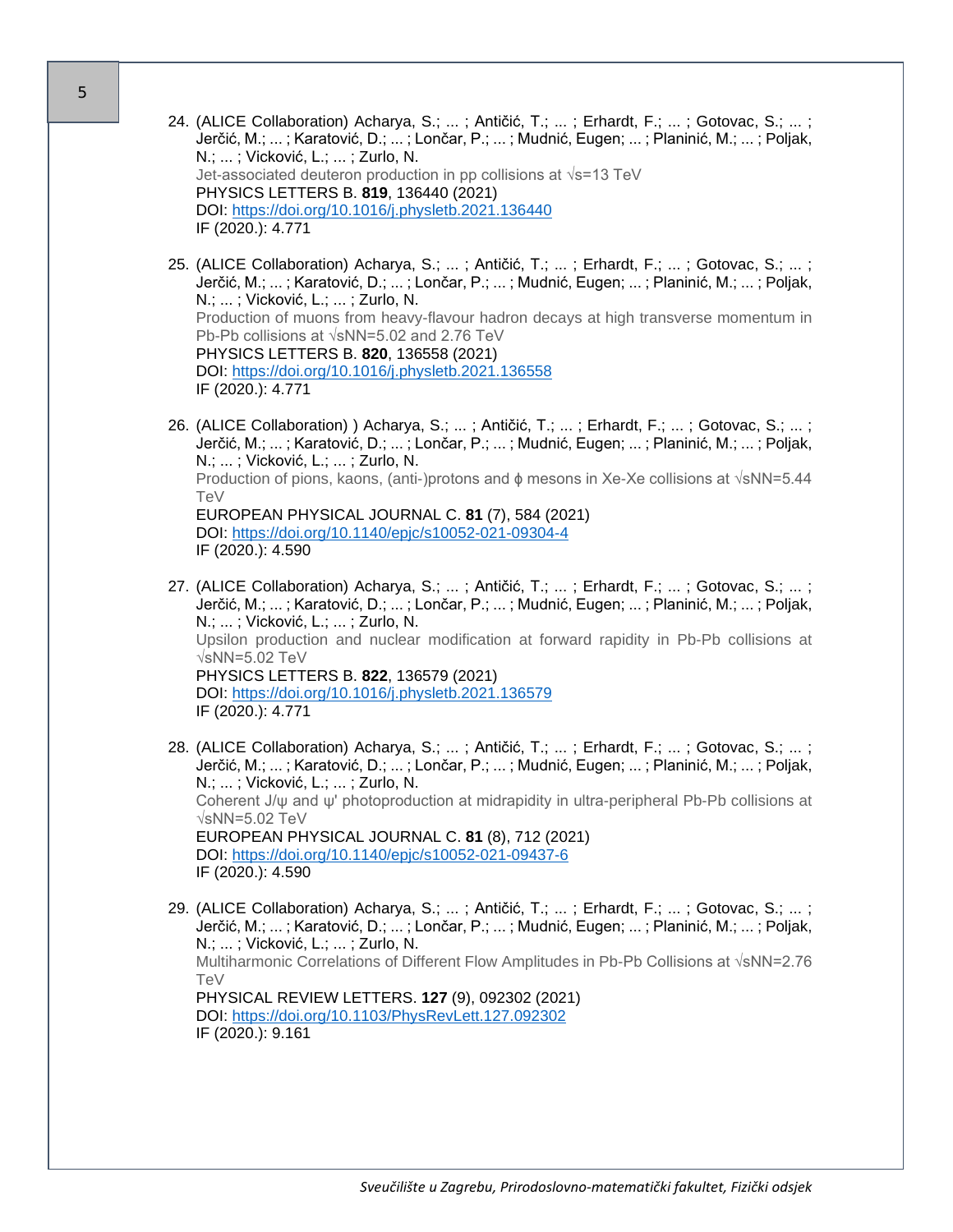30. (ALICE Collaboration) Acharya, S.; ... ; Gotovac, S.; ... ; Jerčić, M.; ... ; Karatović, D.; ... ; Lončar, P.; ... ; Mudnić, Eugen; ... ; Planinić, M.; ... ; Poljak, N.; ... ; Vicković, L.; ... ; Zurlo, N. Measurement of beauty and charm production in pp collisions at  $\sqrt{s}$ =5.02 TeV via nonprompt and prompt D mesons JOURNAL OF HIGH ENERGY PHYSICS. **2021** (05), 220 (2021) DOI: [https://doi.org/10.1007/JHEP05\(2021\)220](https://doi.org/10.1007/JHEP05(2021)220) IF (2020.): 5.810

- 31. (ALICE Collaboration) Acharya, S.; ... ; Erhardt, F.; ... ; Gotovac, S.; ... ; Jerčić, M.; ... ; Karatović, D.; ... ; Lončar, P.; ... ; Mudnić, Eugen; ... ; Planinić, M.; ... ; Poljak, N.; ... ; Vicković, L.; ... ; Zurlo,N. Measurements of mixed harmonic cumulants in Pb-Pb collisions at √sNN=5.02 TeV PHYSICS LETTERS B. **818**, 136354 (2021) DOI:<https://doi.org/10.1016/j.physletb.2021.136354> IF (2020.): 4.771
- 32. (ALICE Collaboration) Acharya, S.; ... ; Erhardt, F.; ... ; Gotovac, S.; ... ; Jerčić, M.; ... ; Karatović, D.; ... ; Lončar, P.; ... ; Mudnić, Eugen; ... ; Planinić, M.; ... ; Poljak, N.; ... ; Vicković, L.; ... ; Zurlo,N. Anisotropic flow of identified hadrons in Xe-Xe collisions at √sNN=5.44 TeV JOURNAL OF HIGH ENERGY PHYSICS. **2021** (10), 152 (2021) DOI: [https://doi.org/10.1007/JHEP10\(2021\)152](https://doi.org/10.1007/JHEP10(2021)152) IF (2020.): 5.810
- 33. (ALICE Collaboration) Acharya, S.; ... ; Erhardt, F.; ... ; Gotovac, S.; ... ; Jerčić, M.; ... ; Karatović, D.; ... ; Lončar, P.; ... ; Mudnić, Eugen; ... ; Planinić, M.; ... ; Poljak, N.; ... ; Vicković, L.; ... ; Zurlo,N. Inclusive J/psi production at midrapidity in pp collisions at √s=13 Tev EUROPEAN PHYSICAL JOURNAL C. **81** (12), 1121 (2021) DOI:<https://doi.org/10.1140/epjc/s10052-021-09873-4> IF (2020.): 4.590
- 34. (ALICE Collaboration) ) Acharya, S.; ... ; Erhardt, F.; ... ; Gotovac, S.; ... ; Jerčić, M.; ... ; Karatović, D.; ... ; Lončar, P.; ... ; Mudnić, Eugen; ... ; Planinić, M.; ... ; Poljak, N.; ... ; Vicković, L.; ... ; Zurlo,N. K-S(0)- and (anti-)Lambda-hadron correlations in pp collisions at  $\sqrt{s}$ =13 TeV EUROPEAN PHYSICAL JOURNAL C. **81** (10), 945 (2021) DOI:<https://doi.org/10.1140/epjc/s10052-021-09678-5> IF (2020.): 4.590
- 35. (PHENIX Collaboration) Acharya, U.A. ; ... ; Makek, M. ; ... ; Vukman, N. ; ... ; Zou, L. Probing Gluon Spin-Momentum Correlations in Transversely Polarized Protons through Midrapidity Isolated Direct Photons in p (up arrow) + p Collisions at √s=200 GeV PHYSICAL REVIEW LETTERS. **127** (16), 162001 (2021) DOI:<https://doi.org/10.1103/PhysRevLett.127.162001> IF (2020.): 9.161
- 36. (PHENIX Collaboration) Acharya, U.A. ; ... ; Makek, M. ; ... ; Vukman, N. ; ... ; Zou, L. Transverse momentum dependent forward neutron single spin asymmetries in transversely polarized  $p + p$  collisions at  $\sqrt{s}$ =200 GeV PHYSICAL REVIEW D. **103** (3), 032007 (2021) DOI:<https://doi.org/10.1103/PhysRevD.103.032007> IF (2020.): 5.296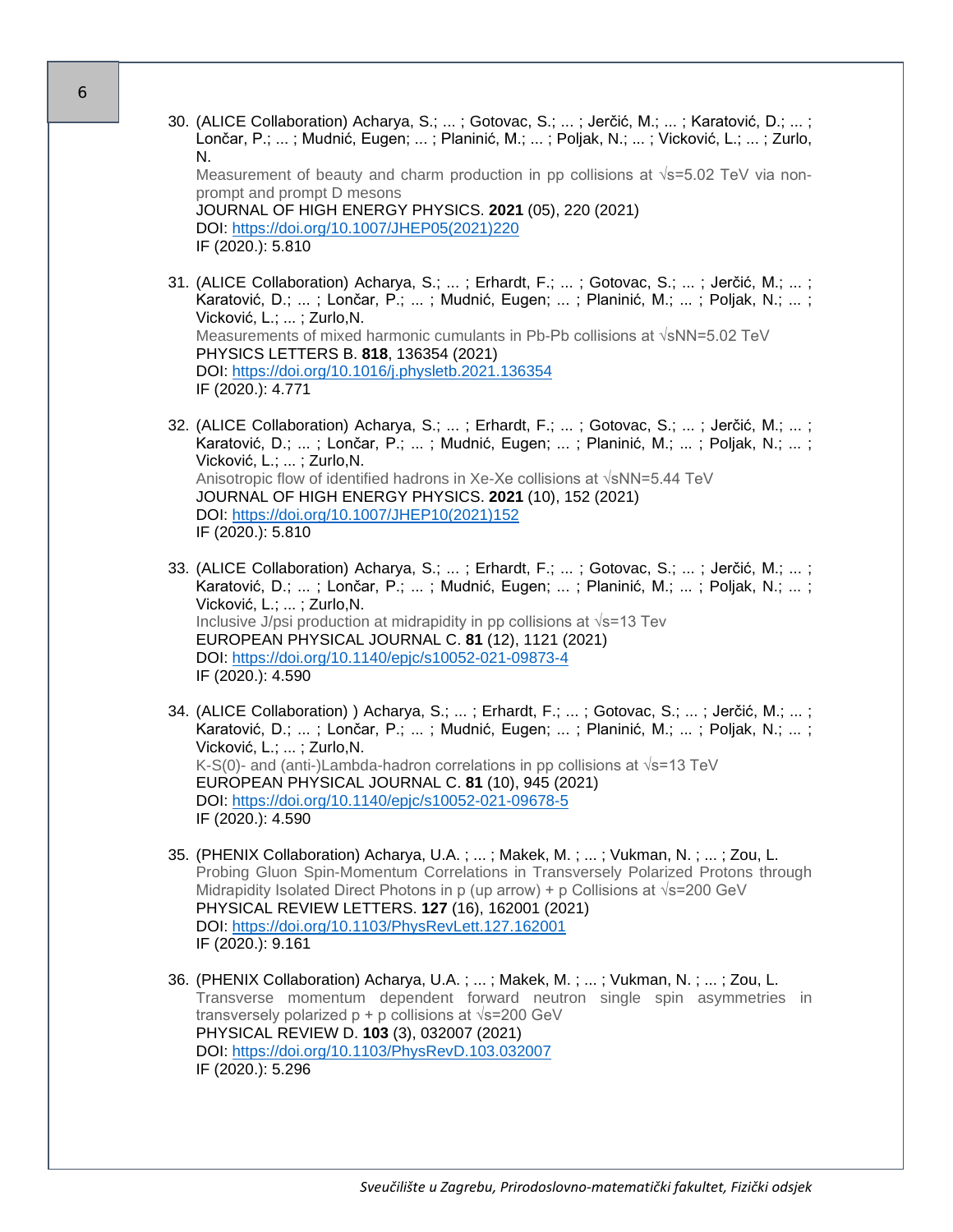- 37. (PHENIX Collaboration) Acharya, U.A. ; ... ; Makek, M. ; ... ; Vukman, N. ; ... ; Zou, L. Transverse single-spin asymmetries of midrapidity  $pi(0)$  and eta mesons in polarized  $p + p$ collisions at √s=200 GeV PHYSICAL REVIEW D. **103** (5), 052009 (2021) DOI:<https://doi.org/10.1103/PhysRevD.103.052009> IF (2020.): 5.296
- 38. (PREX Collaboration) Adhikari, D. ; ... ; Androić, D. ; ... ; Zheng, X. Accurate Determination of the Neutron Skin Thickness of Pb-208 through Parity-Violation in Electron Scattering PHYSICAL REVIEW LETTERS. **126** (17), 172502 (2021) DOI:<https://doi.org/10.1103/PhysRevLett.126.172502> IF (2020.): 9.161
- 39. (ALICE TPC Collaboration) Adolfsson, J.; ... ; Utrobičić, A. ; ... ; Witt, W. The upgrade of the ALICE TPC with GEMs and continuous readout JOURNAL OF INSTRUMENTATION. **16** (3), P03022 (2021) DOI:<https://doi.org/10.1088/1748-0221/16/03/P03022> IF (2020.): 1.415
- 40. (STAR Collaboration) Agakishiev, H.; ... ; Planinić, M.; ... ; Poljak, N.; ... ; Zoulkarneeva, Y. Measurements of dihadron correlations relative to the event plane in Au + Au collisions at √sNN=200 GeV CHINESE PHYSICS C. 45 (4), 44002 (2021) DOI:<https://doi.org/10.1088/1674-1137/abdf3f> IF (2020.): 2.145
- 41. (n\_TOF collaboration) Amaducci, S. ; ... ; Bosnar, D. ; ... ; Žugec, P. First Results of the Ce-140(n, γ)Ce-141 Cross-Section Measurement at n\_TOF UNIVERSE. **7** (6), 200 (2021) DOI:<https://doi.org/10.3390/universe7060200> IF (2020.): 2.278
- 42. Anderle, Daniele P.; Bertone, Valerio; Cao, Xu; Chang, Lei; Chang, Ningbo; Chen, Gu; Chen, Xurong; Chen, Zhuojun; Cui, Zhufang; Dai, Lingyun; Deng, Weitian; Ding, Minghui; Feng, Xu; Gong, Chang; Gui, Longcheng; Guo, Feng-Kun; Han, Chengdong; He, Jun; Hou, Tie-Jiun; Huang, Hongxia; Huang, Yin; KumericKi, KresImir; Kaptari, L. P.; Li, Demin; Li, Hengne; Li, Minxiang; Li, Xueqian; Liang, Yutie; Liang, Zuotang; Liu, Chen; Liu, Chuan; Liu, Guoming; Liu, Jie; Liu, Liuming; Liu, Xiang; Liu, Tianbo; Luo, Xiaofeng; Lyu, Zhun; Ma, Boqiang; Ma, Fu; Ma, Jianping; Ma, Yugang; Mao, Lijun; Mezrag, Cedric; Moutarde, Herve; Ping, Jialun; Qin, Sixue; Ren, Hang; Roberts, Craig D.; Rojo, Juan; Shen, Guodong; Shi, Chao; Song, Qintao; Sun, Hao; Sznajder, Pawel; Wang, Enke; Wang, Fan; Wang, Qian; Wang, Rong; Wang, Ruiru; Wang, Taofeng; Wang, Wei; Wang, Xiaoyu; Wang, Xiaoyun; Wu, Jiajun; Wu, Xinggang; Xia, Lei; Xiao, Bowen; Xiao, Guoqing; Xie, Ju-Jun; Xie, Yaping; Xing, Hongxi; Xu, Hushan; Xu, Nu; Xu, Shusheng; Yan, Mengshi; Yan, Wenbiao; Yan, Wencheng; Yan, Xinhu; Yang, Jiancheng; Yang, Yi-Bo; Yang, Zhi; Yao, Deliang; Ye, Zhihong; Yin, Peilin; Yuan, C.P.; Zhan, Wenlong; Zhang, Jianhui; Zhang, Jinlong; Zhang, Pengming; Zhang, Yifei; Chang, Chao-Hsi; Zhang, Zhenyu; Zhao, Hongwei; Chao, Kuang-Ta; Zhao, Qiang; Zhao, Yuxiang; Zhao, Zhengguo; Zheng, Liang; Zhou, Jian; Zhou, Xiang; Zhou, Xiaorong; Zou, Bingsong; Zou, Liping Electron-ion collider in China FRONTIERS OF PHYSICS. **16** (6), 64701 (2021) DOI:<https://doi.org/10.1007/s11467-021-1062-0>

IF (2020.): 3.563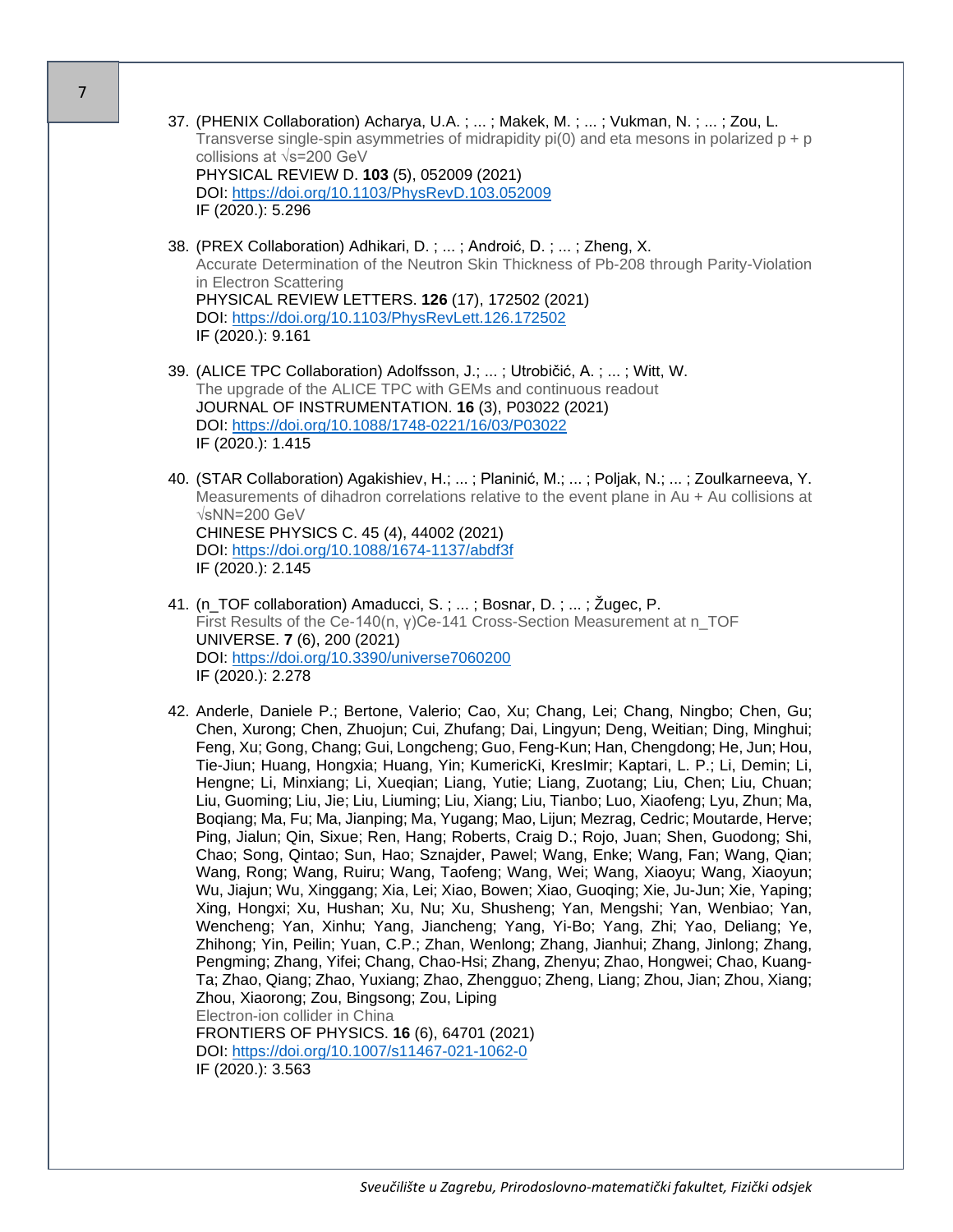43. (QWeak Collaboration) Androić, D.; ... ; Ševa, T.; ... ; Šimičević, N.; ... ; Zhamkochyan, S. Measurement of the beam-normal single-spin asymmetry for elastic electron scattering from C-12 and Al-27 PHYSICAL REVIEW C. **104** (1), 014606 (2021) DOI:<https://doi.org/10.1103/PhysRevC.104.014606> IF (2020.): 3.296

44. Androš Dubraja, L.; Žilić, D.; Olujić, K.; Pavic, L.; Molčanov, K.; Pajić, D. Targeted synthesis of a Cr-III-O-V-V core oxo-bridged complex: spectroscopic, magnetic and electrical properties NEW JOURNAL OF CHEMISTRY. **45** (14), 6336-6343 (2021) DOI:<https://doi.org/10.1039/d1nj00430a> IF (2020.): 3.591

45. Arakcheeva, Alla; Pattison, Phil; Chapuis, Gervais; Berger, Helmuth; Barišić, N.; Forro, Laszlo. One-dimensional composite host-guest structure in BaVS3 ACTA CRYSTALLOGRAPHICA SECTION B - STRUCTURAL SCIENCE CRYSTAL ENGINEERING AND MATERIALS. **77**, 115-122 (2021) DOI:<https://doi.org/10.1107/S2052520620016108> IF (2020.): 2.266

- 46. (n\_TOF collaboration) Babiano-Suárez, V. ; ... ; Bosnar, D. ; ... ; Žugec, P. Imaging neutron capture cross sections: i-TED proof-of-concept and future prospects based on Machine-Learning techniques EUROPEAN PHYSICAL JOURNAL A. **57** (6), 197 (2021) DOI:<https://doi.org/10.1140/epja/s10050-021-00507-7> IF (2020.): 3.043
- 47. Babić, E.; Drobac, Đuro; Figueroa, Ignacio Alejandro; Laurent-Brocq, Mathilde; Marohnić, Željko; Mikšić Trontl, Vesna; Pajić, D.; Perriere, Loic; Pervan, P.; Remenyi, Gyorgy; Ristić, Ramir; Salčinović Fetić, Amra; Starešinić, Damir; Zadro, K. Transition from High-Entropy to Conventional Alloys: Which Are Better? MATERIALS. **14** (19), 5824 (2021) DOI:<https://doi.org/10.3390/ma14195824> IF (2020.): 3.623
- 48. Barić, Domjan; Fumić, P.; Horvatić, D.; Lipić, Tomislav Benchmarking Attention-Based Interpretability of Deep Learning in Multivariate Time Series Predictions ENTROPY. **23** (2), 143 (2021) DOI:<https://doi.org/10.3390/e23020143> IF (2020.): 2.524
- 49. Barjašić, Irena; Antulov-Fantulin, Nino Time-Varying Volatility in Bitcoin Market and Information Flow at Minute-Level Frequency FRONTIERS IN PHYSICS. **9,** 644102 (2021) DOI:<https://doi.org/10.3389/fphy.2021.644102> IF (2020.): 3.560
- 50. Barjašić, Irena; Štefančić, Hrvoje; Pribičević, Vedrana; Zlatić, Vinko Causal motifs and existence of endogenous cascades in directed networks with application to company defaults SCIENTIFIC REPORTS. **11** (1), 24028 (2021) DOI:<https://doi.org/10.1038/s41598-021-02976-8> IF (2020.): 4.380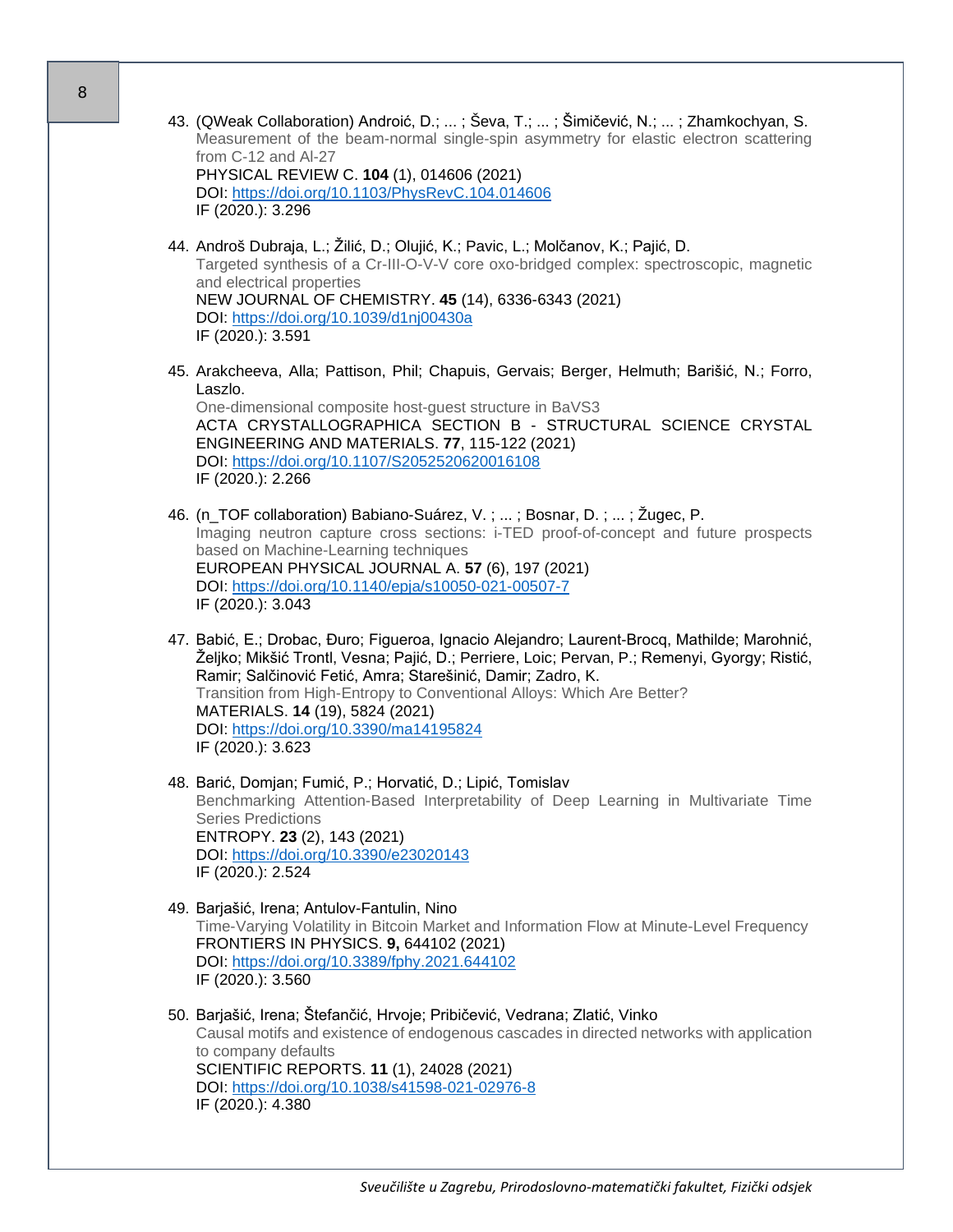|  | JOURNAL OF HIGH ENERGY PHYSICS. 2021 (11), 159 (2021)<br>DOI: https://doi.org/10.1007/JHEP11(2021)159<br>IF (2020.): 5.810                                                                                                                                                                                                                                                                                                 |
|--|----------------------------------------------------------------------------------------------------------------------------------------------------------------------------------------------------------------------------------------------------------------------------------------------------------------------------------------------------------------------------------------------------------------------------|
|  | 52. Benić, Sanjin; Hatta, Yoshitaka; Kaushik, Abhiram; Li, Hsiang-Nan<br>gT(x) contribution to single spin asymmetries in SIDIS<br>PHYSICAL REVIEW D. 104 (9), 094027 (2021)<br>DOI: https://doi.org/10.1103/PhysRevD.104.094027<br>IF (2020.): 5.296                                                                                                                                                                      |
|  | 53. (Hall C Collaboration) Bhetuwal, D.; ; Androić, D.; ; Zhang, J.<br>Ruling out Color Transparency in Quasielastic 12C(e,e ' p) up to Q2 of 14.2 (GeV/c)2<br>PHYSICAL REVIEW LETTERS. 126 (8), 082301 (2021)<br>DOI: https://doi.org/10.1103/PhysRevLett.126.082301<br>IF (2020.): 9.161                                                                                                                                 |
|  | 54. Bilalbegović, Goranka; Maksimović, Aleksandar; Valenčić, Lynne A.; Lehtola, Susi.<br>Sulfur Molecules in Space by X-rays: A Computational Study<br>ACS EARTH AND SPACE CHEMISTRY. 5 (3), 436-448 (2021)<br>DOI: https://doi.org/10.1021/acsearthspacechem.0c00238<br>IF (2020.): 3.475                                                                                                                                 |
|  | 55. Bokulić, A.; Smolić, I; Jurić, T.<br>Black hole thermodynamics in the presence of nonlinear electromagnetic fields<br>PHYSICAL REVIEW D. 103 (12), 124059 (2021)<br>DOI: https://doi.org/10.1103/PhysRevD.103.124059<br>IF (2020.): 5.296                                                                                                                                                                              |
|  | 56. Bongiovanni, Domenico; Jukić, D.; Hu, Zhichan; Lunić, Frane; Hu, Yi; Song, Daohong;<br>Morandotti, Roberto; Chen, Zhigang; Buljan, H.<br>Dynamically Emerging Topological Phase Transitions in Nonlinear Interacting Soliton<br>Lattices<br>PHYSICAL REVIEW LETTERS. 127 (18), 184101 (2021)<br>DOI: https://doi.org/10.1103/PhysRevLett.127.184101<br>IF (2020.): 9.161                                               |
|  | 57. Burazer, Sanja; Molčanov, Krešimir; Santic, Ana; Klaser, T.; Wenger, Emmanuel; Pajić, D.;<br>Jagličić, Zvonko; Popović, Jasminka; Jurić, Marijana<br>Humidity-Sensing Properties of an 1D Antiferromagnetic Oxalate-Bridged Coordination<br>Polymer of Iron(III) and Its Temperature-Induced Structural Flexibility<br>MATERIALS. 14 (19), 5543 (2021)<br>DOI: https://doi.org/10.3390/ma14195543<br>IF (2020.): 3.623 |
|  | 58. Burazer, Sanja; Robeyns, Koen; Guenee, Laure; Mali, Gregor; Morelle, Fabrice; Ban,<br>Voraksmy; Klaser, T.; Filinchuk, Yaroslav; Cerny, Radovan; Popović, Jasminka<br>Quenchable Porous High-Temperature Polymorph of Sodium Imidazolate, Nalm<br>CRYSTAL GROWTH & DESIGN. 21 (2), 770-778 (2021)<br>DOI: https://doi.org/10.1021/acs.cgd.0c01006<br>IF (2020.): 4.076                                                 |
|  |                                                                                                                                                                                                                                                                                                                                                                                                                            |

51. Belusca-Maieto, H.; Ilakovac, A.; Kuehler, P.; Mađor-Božinović, M.; Stoeckinger, D.

abelian chiral gauge theory

Two-loop application of the Breitenlohner-Maison/'t Hooft-Veltman scheme with nonanticommuting gamma(5): full renormalization and symmetry-restoring counterterms in an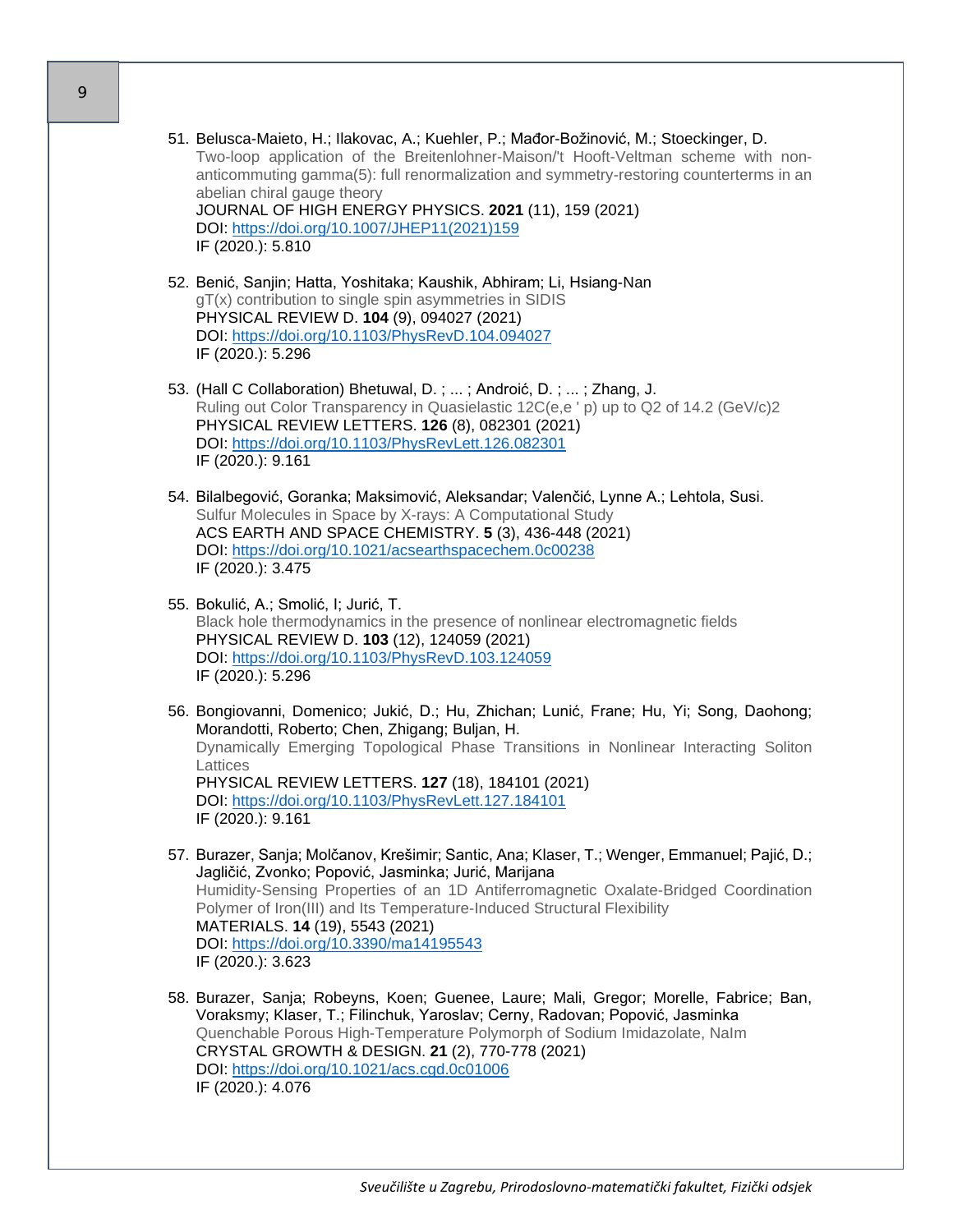| 60. Chen, Fei; Pelc, Damjan; Greven, Martin; Fernandes, Rafael M.<br>Phenomenological model of the third-harmonic magnetic response due to superconducting<br>fluctuations: Application to Sr2RuO4<br>PHYSICAL REVIEW B. 104 (6), 064502 (2021)<br>DOI: https://doi.org/10.1103/PhysRevB.104.064502<br>IF (2020.): 4.036<br>61. Crespo, N. Alvarez; Smolčić, V.; Finoguenov, A.; Barrufet, L.; Aravena, M.<br>Environments of a sample of AzTEC submillimetre galaxies in the COSMOS field<br>ASTRONOMY & ASTROPHYSICS. 646, A174 (2021)<br>DOI: https://doi.org/10.1051/0004-6361/202039227<br>IF (2020.): 5.803<br>62. Curceanu, C.; Miliucci, M.; Scordo, A.; Bazzi, M.; Bosnar, D.; Bragadireanu, M.; Cargnelli,<br>M.; Carminati, M.; Clozza, A.; Deda, G.; De Paolis, L.; Del Grande, R.; Fiorini, C.; Guaraldo,<br>C.; Iliescu, M.; Iwasaki, M.; King, P.; Sandri, P. Levi; Marton, J.; Moskal, P.; Napolitano, F.;<br>Niedzwiecki, S.; Piscicchia, K.; Sgaramella, F.; Shi, H.; Silarski, M.; Sirghi, D.; Sirghi, F.;<br>Skurzok, M.; Spallone, A.; Tuchler, M.; Doce, O. Vazquez; Zmeskal, J.<br>Kaonic Atoms Measurements at DAΦNE: SIDDHARTA-2 and Future Perspectives<br>FEW-BODY SYSTEMS. 62 (4), 83 (2021)<br>DOI: https://doi.org/10.1007/s00601-021-01666-5<br>IF (2020.): 1.362<br>63. Cvitan, M.; Prester, P. Dominis; Giaccari, S.; Paulišić, M.; Vuković, I.<br>Gauging the higher-spin-like symmetries by the Moyal product<br>JOURNAL OF HIGH ENERGY PHYSICS. 2021 (06), 144 (2021)<br>DOI: https://doi.org/10.1007/JHEP06(2021)144<br>IF (2020.): 5.810<br>64. Cvitan, Maro; Prester, Predrag Dominis; Giaccari, Stefano Gregorio; Paulišić, Mateo;<br>Vuković, Ivan<br>Gauging the Higher-Spin-Like Symmetries by the Moyal Product. II.<br>SYMMETRY-BASEL. 13 (9), 1581 (2021)<br>DOI: https://doi.org/10.3390/sym13091581<br>IF (2020.): 2.713<br>65. Delvecchio, I.; Daddi, E.; Sargent, M. T.; Jarvis, M. J.; Elbaz, D.; Jin, S.; Liu, D.; Whittam,<br>I. H.; Algera, H.; Carraro, R.; D'Eugenio, C.; Delhaize, J.; Kalita, B. S.; Leslie, S.; Molnar,<br>D. Cs.; Novak, M.; Prandoni, I.; Smolčić, V.; Ao, Y.; Aravena, M.; Bournaud, F.; Collier, J.<br>D.; Randriamampandry, S. M.; Randriamanakoto, Z.; Rodighiero, G.; Schober, J.; White,<br>S. V.; Zamorani, G.<br>The infrared-radio correlation of star-forming galaxies is strongly M-star-dependent but<br>nearly redshift-invariant since z similar to 4<br>ASTRONOMY & ASTROPHYSICS. 647, A123 (2021)<br>DOI: https://doi.org/10.1051/0004-6361/202039647<br>IF (2020.): 5.803 | IF (2020.): 3.623 |
|-------------------------------------------------------------------------------------------------------------------------------------------------------------------------------------------------------------------------------------------------------------------------------------------------------------------------------------------------------------------------------------------------------------------------------------------------------------------------------------------------------------------------------------------------------------------------------------------------------------------------------------------------------------------------------------------------------------------------------------------------------------------------------------------------------------------------------------------------------------------------------------------------------------------------------------------------------------------------------------------------------------------------------------------------------------------------------------------------------------------------------------------------------------------------------------------------------------------------------------------------------------------------------------------------------------------------------------------------------------------------------------------------------------------------------------------------------------------------------------------------------------------------------------------------------------------------------------------------------------------------------------------------------------------------------------------------------------------------------------------------------------------------------------------------------------------------------------------------------------------------------------------------------------------------------------------------------------------------------------------------------------------------------------------------------------------------------------------------------------------------------------------------------------------------------------------------------------------------------------------------------------------------------------------------------------------------------------------------------------------------------------------------------------------------------------------------------------------------------------------------------------------------------------------------------------------------|-------------------|
|                                                                                                                                                                                                                                                                                                                                                                                                                                                                                                                                                                                                                                                                                                                                                                                                                                                                                                                                                                                                                                                                                                                                                                                                                                                                                                                                                                                                                                                                                                                                                                                                                                                                                                                                                                                                                                                                                                                                                                                                                                                                                                                                                                                                                                                                                                                                                                                                                                                                                                                                                                         |                   |
|                                                                                                                                                                                                                                                                                                                                                                                                                                                                                                                                                                                                                                                                                                                                                                                                                                                                                                                                                                                                                                                                                                                                                                                                                                                                                                                                                                                                                                                                                                                                                                                                                                                                                                                                                                                                                                                                                                                                                                                                                                                                                                                                                                                                                                                                                                                                                                                                                                                                                                                                                                         |                   |
|                                                                                                                                                                                                                                                                                                                                                                                                                                                                                                                                                                                                                                                                                                                                                                                                                                                                                                                                                                                                                                                                                                                                                                                                                                                                                                                                                                                                                                                                                                                                                                                                                                                                                                                                                                                                                                                                                                                                                                                                                                                                                                                                                                                                                                                                                                                                                                                                                                                                                                                                                                         |                   |
|                                                                                                                                                                                                                                                                                                                                                                                                                                                                                                                                                                                                                                                                                                                                                                                                                                                                                                                                                                                                                                                                                                                                                                                                                                                                                                                                                                                                                                                                                                                                                                                                                                                                                                                                                                                                                                                                                                                                                                                                                                                                                                                                                                                                                                                                                                                                                                                                                                                                                                                                                                         |                   |
|                                                                                                                                                                                                                                                                                                                                                                                                                                                                                                                                                                                                                                                                                                                                                                                                                                                                                                                                                                                                                                                                                                                                                                                                                                                                                                                                                                                                                                                                                                                                                                                                                                                                                                                                                                                                                                                                                                                                                                                                                                                                                                                                                                                                                                                                                                                                                                                                                                                                                                                                                                         |                   |
|                                                                                                                                                                                                                                                                                                                                                                                                                                                                                                                                                                                                                                                                                                                                                                                                                                                                                                                                                                                                                                                                                                                                                                                                                                                                                                                                                                                                                                                                                                                                                                                                                                                                                                                                                                                                                                                                                                                                                                                                                                                                                                                                                                                                                                                                                                                                                                                                                                                                                                                                                                         |                   |
|                                                                                                                                                                                                                                                                                                                                                                                                                                                                                                                                                                                                                                                                                                                                                                                                                                                                                                                                                                                                                                                                                                                                                                                                                                                                                                                                                                                                                                                                                                                                                                                                                                                                                                                                                                                                                                                                                                                                                                                                                                                                                                                                                                                                                                                                                                                                                                                                                                                                                                                                                                         |                   |

59. Car, Tihomir; Jakovac, Ivan; Šarić, Ivana; Bernstorff, Sigrid; Mičetić, Maja

Prepared by Magnetron Codeposition MATERIALS. **14** (4), 766 (2021)

DOI:<https://doi.org/10.3390/ma14040766>

Structural, Optical and Electrical Properties of Al+MoO3 and Au+MoO3 Thin Films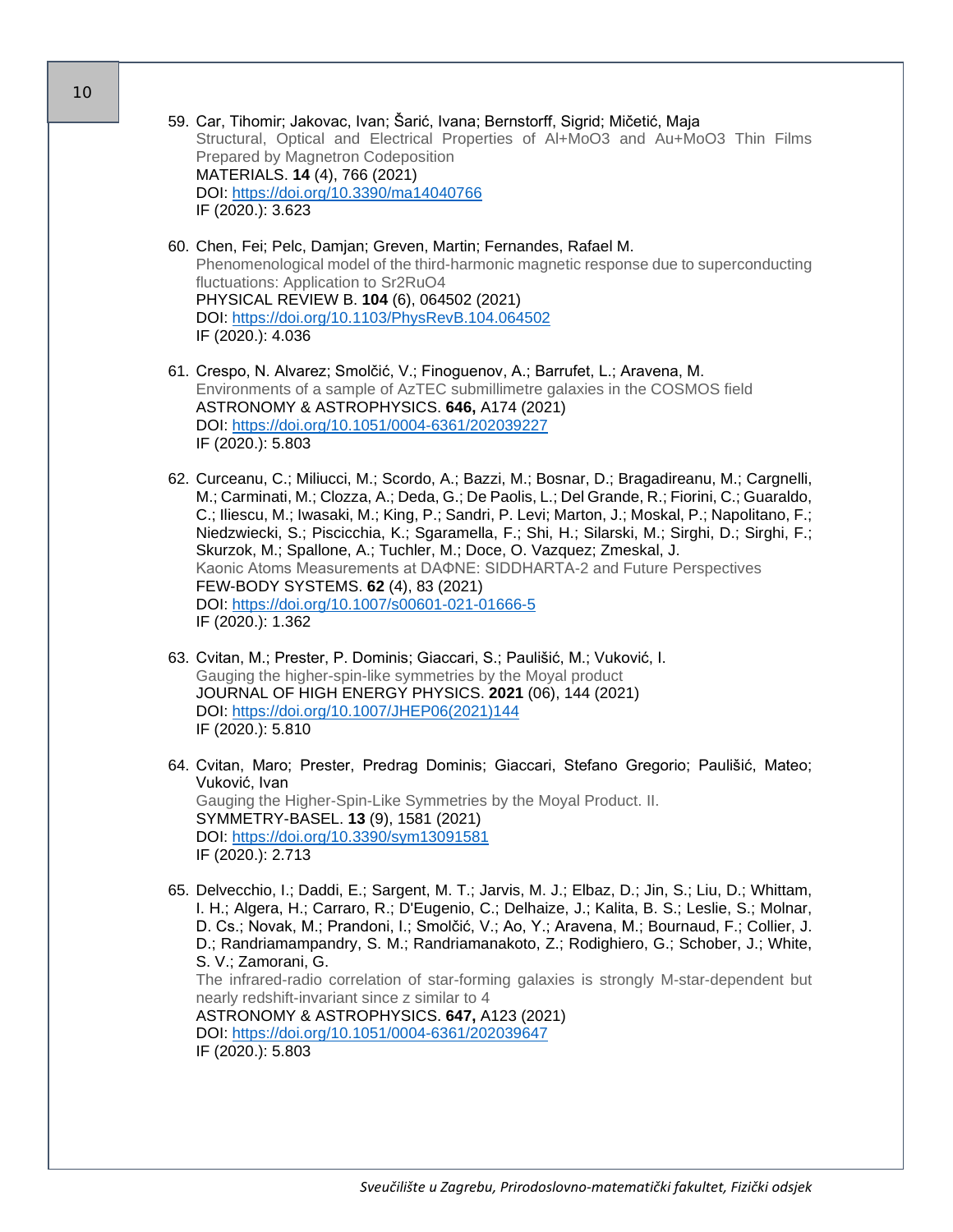| PHYSICAL REVIEW C. 103 (4), 045809 (2021)<br>DOI: https://doi.org/10.1103/PhysRevC.103.045809<br>IF (2020.): 3.296                                                                                                                                                                                                                                                                                                                                                                                                                                                                                                                                                                                   |
|------------------------------------------------------------------------------------------------------------------------------------------------------------------------------------------------------------------------------------------------------------------------------------------------------------------------------------------------------------------------------------------------------------------------------------------------------------------------------------------------------------------------------------------------------------------------------------------------------------------------------------------------------------------------------------------------------|
| 67. Dimitriou, P.; Dillmann, I.; Singh, B.; Piksaikin, V.; Rykaczewski, K. P.; Tain, J. L.; Algora,<br>A.; Banerjee, K.; Borzov, I. N.; Cano-Ott, D.; Chiba, S.; Fallot, M.; Foligno, D.; Grzywacz,<br>R.; Huang, X.; Marketin, T.; Minato, F.; Mukherjee, G.; Rasco, B. C.; Sonzogni, A.; Verpelli,<br>M.; Egorov, A.; Estienne, M.; Giot, L.; Gremyachkin, D.; Madurga, M.; McCutchan, E. A.;<br>Mendoza, E.; Mitrofanov, K. V.; Narbonne, M.; Romojaro, P.; Sanchez-Caballero, A.;<br>Scielzo, N. D.<br>Development of a Reference Database for Beta-Delayed Neutron Emission<br>NUCLEAR DATA SHEETS. 173, 144-238 (2021)<br>DOI: https://doi.org/10.1016/j.nds.2021.04.006<br>IF (2020.): 10.941 |
| 68. Djordjevic, Jasmina; Konjik, Sanja; Mitrović, Darko; Novak, Andrej.<br>Global Controllability for Quasilinear Nonnegative Definite System of ODEs and SDEs<br>JOURNAL OF OPTIMIZATION THEORY AND APPLICATIONS. 190 (1), 316-338 (2021)<br>DOI: https://doi.org/10.1007/s10957-021-01886-z<br>IF (2020.): 2.249                                                                                                                                                                                                                                                                                                                                                                                   |
| 69. (Jefferson Lab Hall A Collaboration) Dlamini, M.; ; Androić, D.; ; Zhu, P.<br>Deep Exclusive Electroproduction of pi0 at High Q2 in the Quark Valence Regime<br>PHYSICAL REVIEW LETTERS. 127 (15), 152301 (2021)<br>DOI: https://doi.org/10.1103/PhysRevLett.127.152301<br>IF (2020.): 9.161                                                                                                                                                                                                                                                                                                                                                                                                     |
| 70. Dojčinović, Milena P.; Vasiljević, Zorka Z.; Pavlović, Vera P.; Barišić, Dario; Pajić, D.;<br>Tadić, Nenad B.; Nikolić, Maria Vesna<br>Mixed Mg-Co spinel ferrites: Structure, morphology, magnetic and photocatalytic<br>properties<br>JOURNAL OF ALLOYS AND COMPOUNDS. 855, 157429 (2021)<br>DOI: https://doi.org/10.1016/j.jallcom.2020.157429<br>IF (2020.): 5.316                                                                                                                                                                                                                                                                                                                           |
| 71. Dombos, A. C.; Spyrou, A.; Naqvi, F.; Quinn, S. J.; Liddick, S. N.; Algora, A.; Baumann, T.;<br>Brett, J.; Crider, B. P.; DeYoung, P. A.; Ginter, T.; Gombas, J.; Lyons, S.; Marketin, T.;<br>Moller, P.; Ong, W-J; Palmisano, A.; Pereira, J.; Prokop, C. J.; Sarriguren, P.; Scriven, D.<br>P.; Simon, A.; Smith, M. K.; Valenta, S.<br>Total absorption spectroscopy of the β decay of 101,102Zr and Tc109<br>PHYSICAL REVIEW C. 103 (2), 025810 (2021)<br>DOI: https://doi.org/10.1103/PhysRevC.103.025810<br>IF (2020.): 3.296                                                                                                                                                              |
| 72. Doršner, Ilja; Džaferović-Mašić, Emina; Saad, Shaikh.<br>Parameter space exploration of the minimal SU5 unification<br>PHYSICAL REVIEW D. 104 (1), 015023 (2021)<br>DOI: https://doi.org/10.1103/PhysRevD.104.015023<br>IF (2020.): 5.296                                                                                                                                                                                                                                                                                                                                                                                                                                                        |
|                                                                                                                                                                                                                                                                                                                                                                                                                                                                                                                                                                                                                                                                                                      |

66. (n\_TOF collaboration) Dietz, M. ; ... ; Bosnar, D. ; ... ; Žugec, P.

CERN n\_TOF facility

Measurement of the Ge-72(n, y) cross section over a wide neutron energy range at the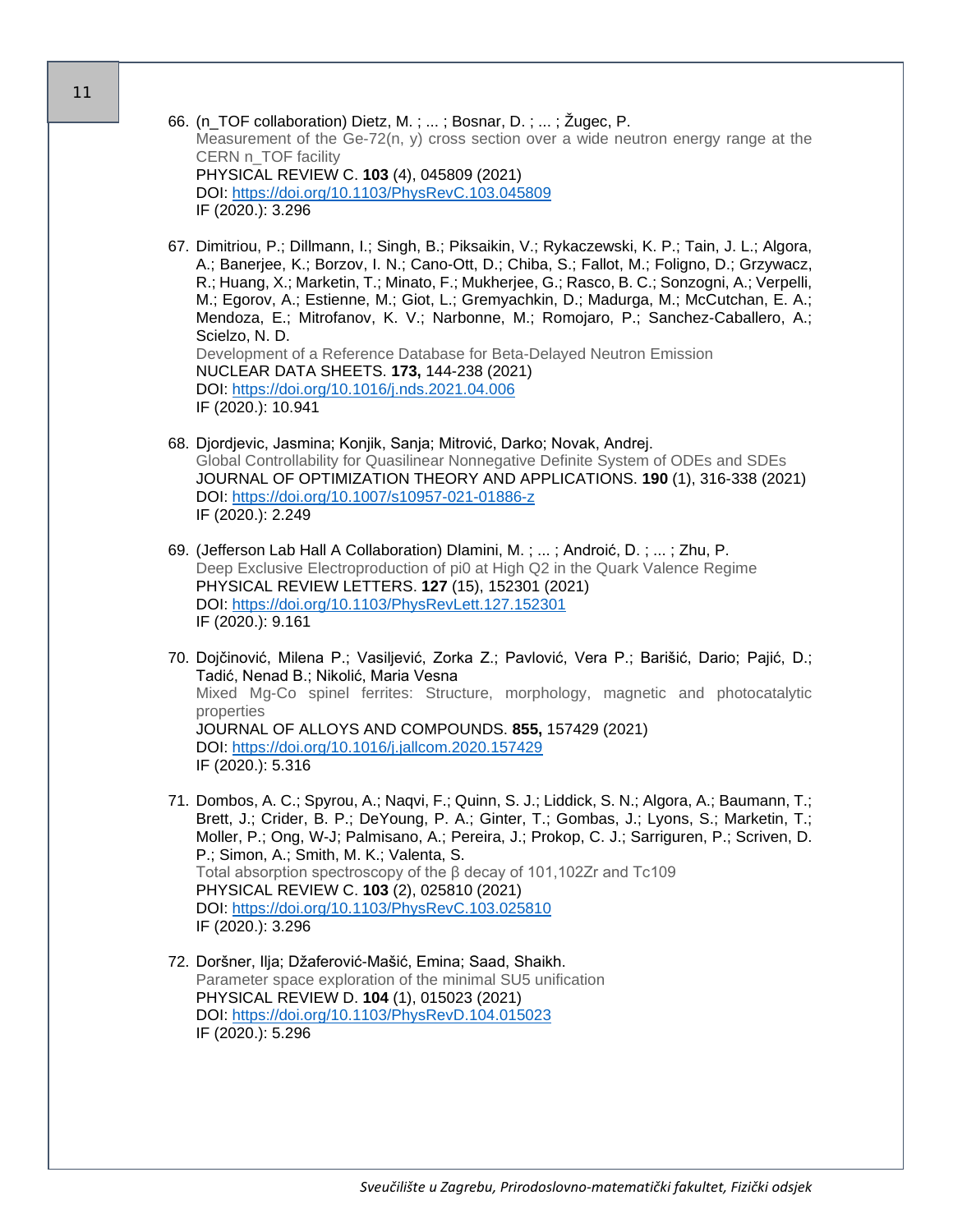- 73. Doršner, Ilja; Fajfer, Svjetlana; Lejlić, Ajla Novel leptoquark pair production at LHC JOURNAL OF HIGH ENERGY PHYSICS. **2021** (05), 167 (2021) DOI: [https://doi.org/10.1007/JHEP05\(2021\)167](https://doi.org/10.1007/JHEP05(2021)167) IF (2020.): 5.810
- 74. Ejneby, Malin Silvera; Jakesova, Marie; Ferrero, Jose J.; Migliaccio, Ludovico; Sahalianov, Ihor; Zhao, Zifang; Berggren, Magnus; Khodagholy, Dion; Đerek, Vedran; Gelinas, Jennifer N.; Glowacki, Eric Daniel Chronic electrical stimulation of peripheral nerves via deep-red light transduced by an implanted organic photocapacitor NATURE BIOMEDICAL ENGINEERING. (2021) DOI:<https://doi.org/10.1038/s41551-021-00817-7> IF (2020.): 25.671
- 75. Esmaylzadeh, A.; Karayonchev, V; Nomura, K.; Jolie, J.; Beckers, M.; Blazhev, A.; Dewald, A.; Fransen, C.; Gerst, R-B; Haefner, G.; Harter, A.; Knafla, L.; Ley, M.; Robledo, L. M.; Rodriguez-Guzman, R.; Rudigier, M. Lifetime measurements to investigate γ softness and shape coexistence in 102Mo PHYSICAL REVIEW C. **104** (6), 064314 (2021) DOI:<https://doi.org/10.1103/PhysRevC.104.064314> IF (2020.): 3.296
- 76. Faivre, Sanja; Bakran-Petricioli, Tatjana; Barešić, Jadranka; Horvatić, D. Lithophyllum rims as biological markers for constraining palaeoseismic events and relative sea-level variations during the last 3.3 ka on Lopud Island, southern Adriatic, Croatia GLOBAL AND PLANETARY CHANGE. **202,** 103517 (2021) DOI:<https://doi.org/10.1016/j.gloplacha.2021.103517> IF (2020.): 5.114
- 77. (A1 Collaboration) Fonvieille, H.; Beričič, J.; Correa, L.; Benali, M.; Achenbach, P.; Gayoso, C. Ayerbe; Bernauer, J. C.; Blomberg, A.; Boehm, R.; Bosnar, D.; Debenjak, L.; Denig, A.; Distler, M. O.; Downie, E. J.; Esser, A.; Friščić, I; Kegel, S.; Kohl, Y.; Makek, M.; Merkel, H.; Middleton, D. G.; Mihovilović, M.; Mueller, U.; Nungesser, L.; Paolone, M.; Pochodzalla, J.; Majos, S. Sanchez; Schlimme, B. S.; Schoth, M.; Schulz, F.; Sfienti, C.; Širca, S.; Sparveris, N.; Štajner, S.; Thiel, M.; Tyukin, A.; Weber, A.; Weinriefer, M. Measurement of the generalized polarizabilities of the proton at intermediate Q2 PHYSICAL REVIEW C. **103** (2), 025205 (2021) DOI:<https://doi.org/10.1103/PhysRevC.103.025205> IF (2020.): 3.296
- 78. Franzin, E.; Smolić, I. Stationary spacetimes with time-dependent real scalar fields CLASSICAL AND QUANTUM GRAVITY. **38** (11), 115004 (2021) DOI:<https://doi.org/10.1088/1361-6382/abf896> IF (2020.): 3.528
- 79. Fukusumi, Y.; Barišić, Osor S. Kubo's response theory and bosonization with a background PHYSICAL REVIEW B. **104** (23), 235145 (2021) DOI:<https://doi.org/10.1103/PhysRevB.104.235145> IF (2020.): 4.036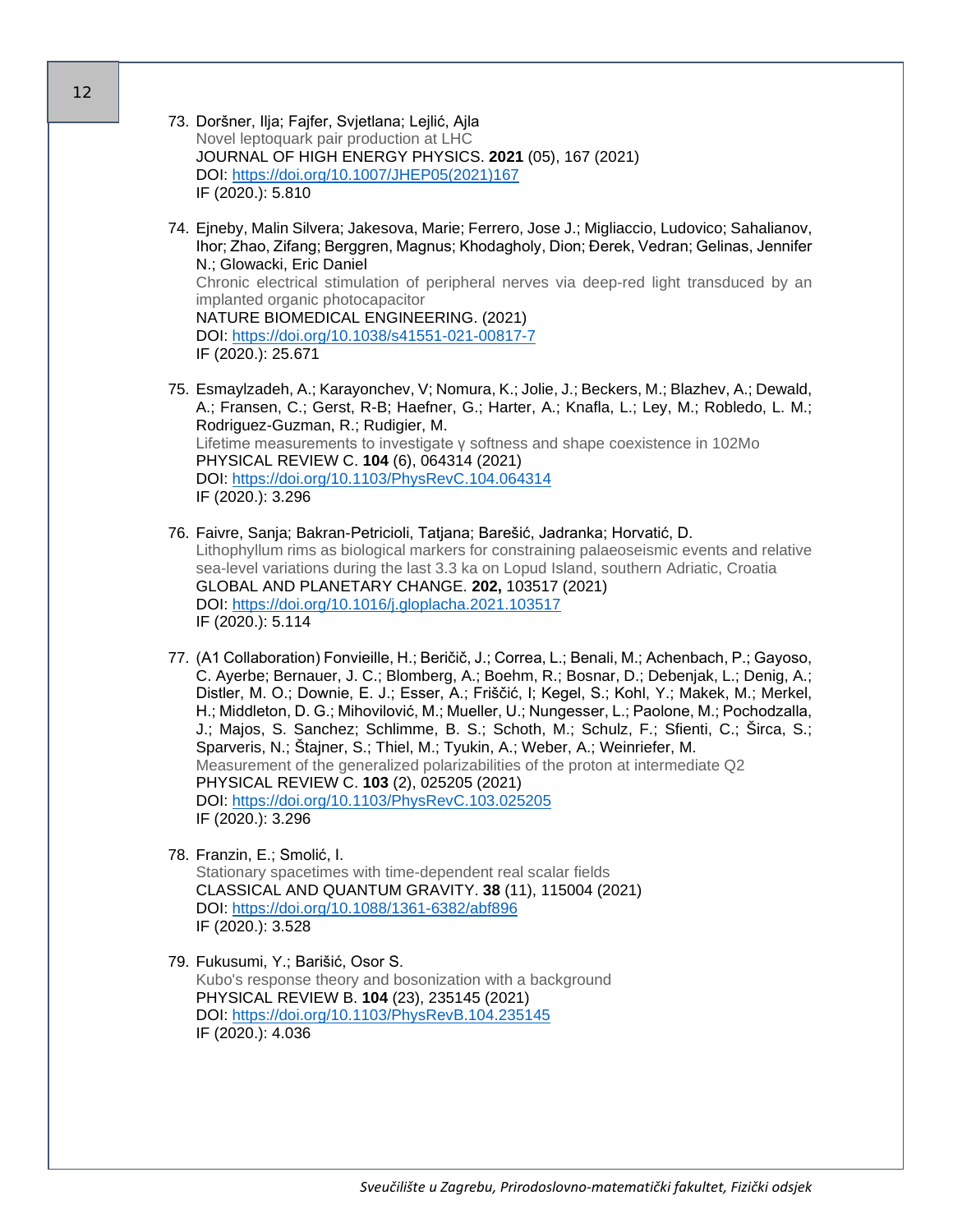80. Fukusumi, Y.; Iino, S. Open spin chain realization of a topological defect in a one-dimensional Ising model: Boundary and bulk symmetry PHYSICAL REVIEW B. **104** (12), 125418 (2021) DOI:<https://doi.org/10.1103/PhysRevB.104.125418> IF (2020.): 4.036

- 81. Fukusumi, Y.; Tachikawa, Y.; Zheng, Y. Fermionization and boundary states in 1+1 dimensions SCIPOST PHYSICS. **11** (4), 82 (2021) DOI:<https://doi.org/10.21468/SciPostPhys.11.4.082> IF (2020.): 6.093
- 82. Gabelica, I.; Ćurković, L.; Mandić, V.; Panžić, I.; Ljubas, D.; Zadro, K. Rapid Microwave-Assisted Synthesis of Fe3O4/SiO2/TiO2 Core-2-Layer-Shell Nanocomposite for Photocatalytic Degradation of Ciprofloxacin CATALYSTS. **11** (10), 1136 (2021) DOI:<https://doi.org/10.3390/catal11101136> IF (2020.): 4.146
- 83. (n\_TOF collaboration) Gawlik, A ; ... ; Bosnar, D. ; ... ; Žugec, P. Radiative Neutron Capture Cross-Section Measurement of Ge Isotopes at n\_TOF CERN Facility and Its Importance for Stellar Nucleosynthesis ACTA PHYSICA POLONICA A. **139** (4), 383-388 (2021) DOI:<https://doi.org/10.12693/APhysPolA.139.383> IF (2020.): 0.577
- 84. (n\_TOF collaboration) Gawlik-Ramiega, A. ; ... ; Bosnar, D. ; ... ; Žugec, P. Measurement of the Ge-76(n, γ) cross section at the n\_TOF facility at CERN PHYSICAL REVIEW C. **104** (4), 044610 (2021) DOI:<https://doi.org/10.1103/PhysRevC.104.044610> IF (2020.): 3.296
- 85. Ghosh, S.; Gutti, S.; Chaudhuri, D. Pattern formation, localized and running pulsation on active spherical membranes SOFT MATTER. **17** (47), 10614-10627 (2021) DOI:<https://doi.org/10.1039/d1sm00937k> IF (2020.): 3.679
- 86. Graczyk, D.; Pietrzynski, G.; Galan, C.; Gieren, W.; Tkachenko, A.; Anderson, R., I; Gallenne, A.; Gorski, M.; Hajdu, G.; Kaluszynski, M.; Karczmarek, P.; Kervella, P.; Maxted, P. F. L.; Nardetto, N.; Narloch, W.; Pavlovski, K.; Pilecki, B.; Pych, W.; Southworth, J.; Storm,J.; Suchomska,K.; Taormina,M.; Villanova,S.; Wielgorski,P.; Zgirski,B.; Konorski, P. The surface brightness-colour relations based on eclipsing binary stars and calibrated with EDR3 ASTRONOMY & ASTROPHYSICS. **649**, A109 (2021)

DOI:<https://doi.org/10.1051/0004-6361/202140571> IF (2020.): 5.803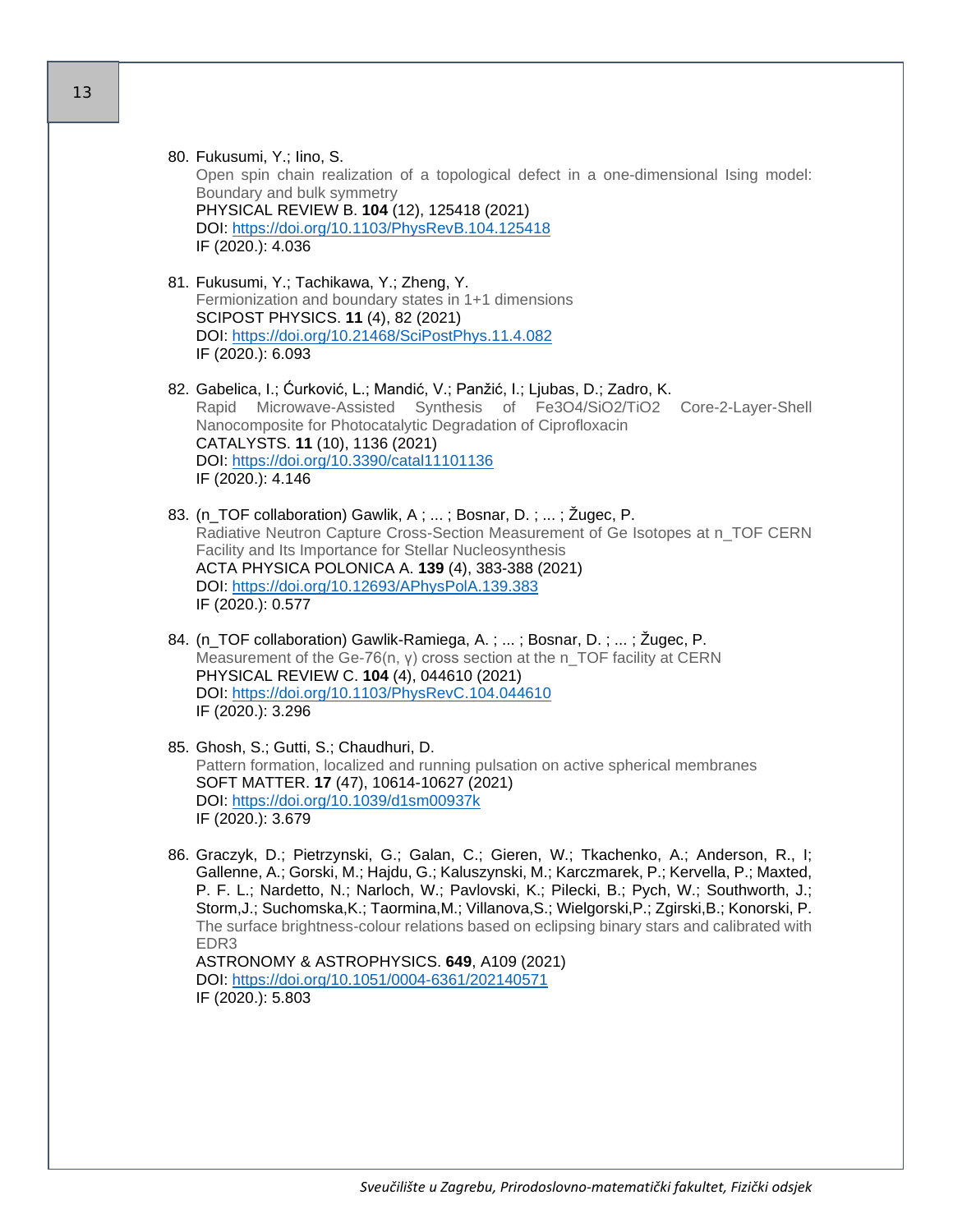| 87. Hameed, S.; Pelc, D.; Anderson, Z. W.; Klein, A.; Spieker, R. J.; Yue, L.; Das, B.;<br>Ramberger, J.; Lukas, M.; Liu, Y.; Krogstad, M. J.; Osborn, R.; Li, Y.; Leighton, C.;<br>Fernandes, R. M.; Greven, M.<br>Enhanced superconductivity and ferroelectric quantum criticality in plastically deformed<br>strontium titanate<br>NATURE MATERIALS. 21, (2022), 1; 54-+ (2021)<br>DOI: https://doi.org/10.1038/s41563-021-01102-3<br>IF (2020.): 43.841 |
|-------------------------------------------------------------------------------------------------------------------------------------------------------------------------------------------------------------------------------------------------------------------------------------------------------------------------------------------------------------------------------------------------------------------------------------------------------------|
| 88. Hartmann, F.; Jakesova, M.; Mao, G.; Nikić, M.; Kaltenbrunner, M.; Đerek, V.; Glowacki,<br>E. D.<br>Scalable Microfabrication of Folded Parylene-Based Conductors for Stretchable<br>Electronics<br>ADVANCED ELECTRONIC MATERIALS. 7 (4), 2001236 (2021)<br>DOI: https://doi.org/10.1002/aelm.202001236<br>IF (2020.): 7.295                                                                                                                            |
| 89. Hingu, A.; Parashari, S.; Singh, S. K.; Soni, B.; Mukherjee, S.<br>Semi-empirical systematics formulas for the $(n, p)$ , $(n, \alpha)$ , and $(n, 2n)$ reaction cross-<br>sections at 14.5 MeV<br>RADIATION PHYSICS AND CHEMISTRY. 188, 109634 (2021)<br>DOI: https://doi.org/10.1016/j.radphyschem.2021.109634<br>IF (2020.): 2.858                                                                                                                   |
| 90. Hu, Zhichan; Bongiovanni, Domenico; Jukić, D.; Jajtić, E.; Xia, Shiqi; Song, Daohong; Xu,<br>Jingjun; Morandotti, Roberto; Buljan, H.; Chen, Zhigang<br>Nonlinear control of photonic higher-order topological bound states in the continuum<br>LIGHT-SCIENCE & APPLICATIONS. 10 (1), 164 (2021)<br>DOI: https://doi.org/10.1038/s41377-021-00607-5<br>IF (2020.): 17.782                                                                               |
| 91. Ilakovac, Vita; Girard, Adrien; Baledent, Victor; Foury-Leylekian, Pascale; Winkler, Bjoern;<br>Berger, Helmuth; Bosak, Alexei; Pouget, Jean-Paul; Kupčić, I.<br>Order-disorder type of Peierls instability in BaVS3<br>PHYSICAL REVIEW B. 103 (1), 014306 (2021)<br>DOI: https://doi.org/10.1103/PhysRevB.103.014306<br>IF (2020.): 4.036                                                                                                              |
| 92. Ivec, Arian; Trupinić, Monika; Tolić, I. M.; Pavin, N.<br>Oblique circle method for measuring the curvature and twist of mitotic spindle microtubule<br>bundles<br>BIOPHYSICAL JOURNAL. 120 (17), 3641-3648 (2021)<br>DOI: https://doi.org/10.1016/j.bpj.2021.07.024<br>IF (2020.): 4.033                                                                                                                                                               |
| 93. Iveković, Damjan; P.; Karlušić, Marko<br>Energy Retention in Thin Graphite Targets after Energetic Ion Impact<br>MATERIALS. 14 (21), 6289 (2021)<br>DOI: https://doi.org/10.3390/ma14216289<br>IF (2020.): 3.623                                                                                                                                                                                                                                        |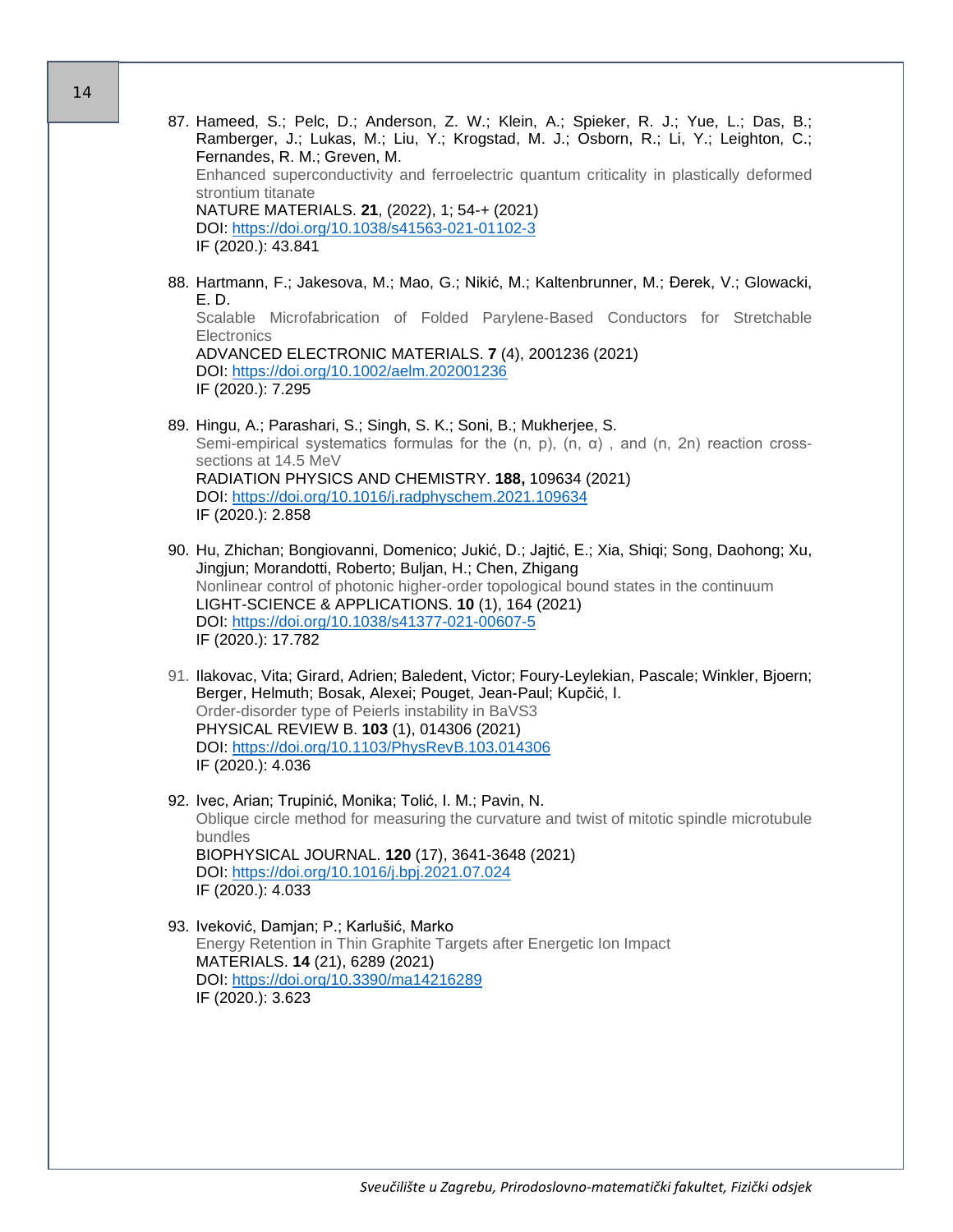94. Jakovac, M.; Klaser, T.; Radatović, B.; Bafti, Arijeta; Skoko, Ž.; Pavić, Luka; Žic, Mark Impact of Sandblasting on Morphology, Structure and Conductivity of Zirconia Dental Ceramics Material MATERIALS. **14** (11), 2834 (2021) DOI:<https://doi.org/10.3390/ma14112834> IF (2020.): 3.623 95. Kadigrobov, A. M.; Keran, B.; Radić, D. Magnetoconductivity of a metal with a closed Fermi surface reconstructed by a biaxial density wave PHYSICAL REVIEW B. **104** (15), 155143 (2021) DOI:<https://doi.org/10.1103/PhysRevB.104.155143> IF (2020.): 4.036 96. Kang, Evan S.H.; Chen, S.; Đerek, V.; Hagglund, C.; Glowacki, E. D.; Jonsson, Magnus P. Charge transport in phthalocyanine thin-film transistors coupled with Fabry-Perot cavities JOURNAL OF MATERIALS CHEMISTRY C. **9** (7), 2368-2374 (2021) DOI:<https://doi.org/10.1039/d0tc05418f> IF (2020.): 7.393 97. Klajn, B.; Domazet, Silvije; Jukić, D.; Buljan, H. Exactly solvable model for anyons with non-Abelian flux PHYSICAL REVIEW A. **104** (5), 052217 (2021) DOI:<https://doi.org/10.1103/PhysRevA.104.052217> IF (2020.): 3.140 98. Klein, P.; Ivanjek, L.; Dahlkemper, M.N.; Jeličić,K.; Geyer,M-A; Kuechemann,S.; Sušac, A. Studying physics during the COVID-19 pandemic: Student assessments of learning achievement, perceived effectiveness of online recitations, and online laboratories PHYSICAL REVIEW PHYSICS EDUCATION RESEARCH. **17** (1), 010117 (2021) DOI:<https://doi.org/10.1103/PhysRevPhysEducRes.17.010117> IF (2020.): 2.412 99. Kolar, P.; Blažok, Lovro; Bojanjac, Dario NMR spectroscopy threshold signal-to-noise ratio TM-TECHNISCHES MESSEN. **88** (9), 571-580 (2021) DOI:<https://doi.org/10.1515/teme-2021-0008> IF (2020.): 0.490 100. Kožuljević, Ana Marija; Bosnar, D.; Kunčić, Z.; Makek, M.; Parashari, S.; Žugec, P. Study of Multi-Pixel Scintillator Detector Configurations for Measuring Polarized Gamma Radiation CONDENSED MATTER. **6** (4), 43 (2021) DOI:<https://doi.org/10.3390/condmat6040043> IF (2020.): n/a 101. Kružić, G.; Oishi, T.; Paar, N. Evolution of magnetic dipole strength in Sn100-140 isotope chain and the quenching of nucleon g factors PHYSICAL REVIEW C. **103** (5), 054306 (2021) DOI:<https://doi.org/10.1103/PhysRevC.103.054306>

IF (2020.): 3.296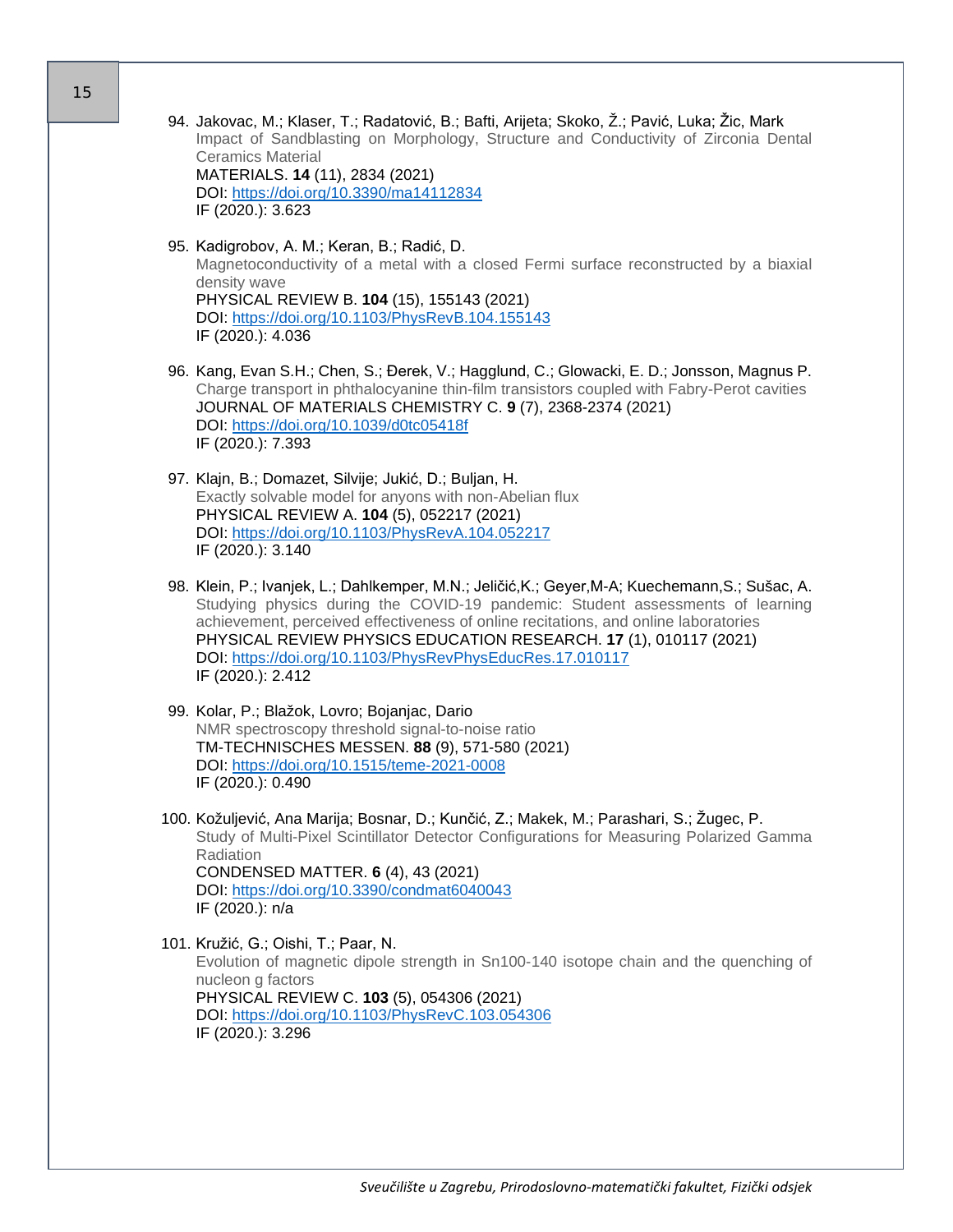| 102. (n_TOF collaboration) Lederer-Woods, C.; ; Bosnar, D.; ; Žugec, P.                                                                                                                                                                                                                                                                                                                                                                                                                                                                                                                                                                                                    |  |
|----------------------------------------------------------------------------------------------------------------------------------------------------------------------------------------------------------------------------------------------------------------------------------------------------------------------------------------------------------------------------------------------------------------------------------------------------------------------------------------------------------------------------------------------------------------------------------------------------------------------------------------------------------------------------|--|
| Destruction of the cosmic gamma-ray emitter Al-26 in massive stars: Study of the key Al-<br>$26(n, \alpha)$ reaction<br>PHYSICAL REVIEW C. 104 (3), L032803 (2021)<br>DOI: https://doi.org/10.1103/PhysRevC.104.L032803<br>IF (2020.): 3.296                                                                                                                                                                                                                                                                                                                                                                                                                               |  |
| 103. (n_TOF collaboration) Lederer-Woods, C.; ; Bosnar, D.; ; Žugec, P.<br>Destruction of the cosmic gamma-ray emitter Al-26 in massive stars: Study of the key Al-<br>$26(n, p)$ reaction<br>PHYSICAL REVIEW C. 104 (2), L022803 (2021)<br>DOI: https://doi.org/10.1103/PhysRevC.104.L022803<br>IF (2020.): 3.296                                                                                                                                                                                                                                                                                                                                                         |  |
| 104. Lelas, Karlo; Celan, Ozana; Prelogović, David; Buljan, H.; Jukić, D.<br>Modulation instability in the nonlinear Schrodinger equation with a synthetic magnetic field:<br>Gauge matters<br>PHYSICAL REVIEW A. 103 (1), 013309 (2021)<br>DOI: https://doi.org/10.1103/PhysRevA.103.013309<br>IF (2020.): 3.140                                                                                                                                                                                                                                                                                                                                                          |  |
| 105. Liu, Fangzhou; Qin, Xinshun; Han, Bing; Chan, Christopher C. S.; Ma, Chao; Leung, Tik<br>Lun; Chen, Wei; He, Yanling; Lončarić, Ivor; Grisanti, Luca; Ovčar, Juraj; Skoko, Ž.; Shi,<br>Yingli; Ling, Francis Chi Chung; Huqe, Md Rashedul; Zapien, Juan Antonio; Wang, Shixun;<br>Su, Chun-Jen; Jeng, U-Ser; Wong, Kam Sing; Ng, Alan Man Ching; Gu, Meng; Popović,<br>Jasminka; Djurišić, Aleksandra B.<br>Enhanced Light Emission Performance of Mixed Cation Perovskite Films-The Effect of<br>Solution Stoichiometry on Crystallization<br>ADVANCED OPTICAL MATERIALS. 9 (21), 2100393 (2021)<br>DOI: https://doi.org/10.1002/adom.202100393<br>IF (2020.): 9.926 |  |
| 106. Liu, Xiuying; Lunić, Frane; Song, Daohong; Dai, Zhixuan; Xia, Shiqi; Tang, Liqin; Xu,<br>Jingjun; Chen, Zhigang; Buljan, H.<br>Wavepacket Self-Rotation and Helical Zitterbewegung in Symmetry-Broken Honeycomb<br>Lattices<br>LASER & PHOTONICS REVIEWS. 15 (7), 2000563 (2021)<br>DOI: https://doi.org/10.1002/lpor.202000563<br>IF (2020.): 13.138                                                                                                                                                                                                                                                                                                                 |  |
| 107. Martinou, Andriana; Bonatsos, Dennis; Karakatsanis, K. E.; Sarantopoulou, S.; Assimakis,<br>I. E.; Peroulis, S. K.; Minkov, N.<br>Why nuclear forces favor the highest weight irreducible representations of the fermionic<br>SU(3) symmetry<br>EUROPEAN PHYSICAL JOURNAL A. 57 (3), 83 (2021)<br>DOI: https://doi.org/10.1140/epja/s10050-021-00395-x<br>IF (2020.): 3.043                                                                                                                                                                                                                                                                                           |  |
| 108. Martinou, Andriana; Bonatsos, Dennis; Mertzimekis, T. J.; Karakatsanis, K. E.; Assimakis,<br>I. E.; Peroulis, S. K.; Sarantopoulou, S.; Minkov, N.<br>The islands of shape coexistence within the Elliott and the proxy-SU(3) Models<br>EUROPEAN PHYSICAL JOURNAL A. 57 (3), 84 (2021)<br>DOI: https://doi.org/10.1140/epja/s10050-021-00396-w<br>IF (2020.): 3.043                                                                                                                                                                                                                                                                                                   |  |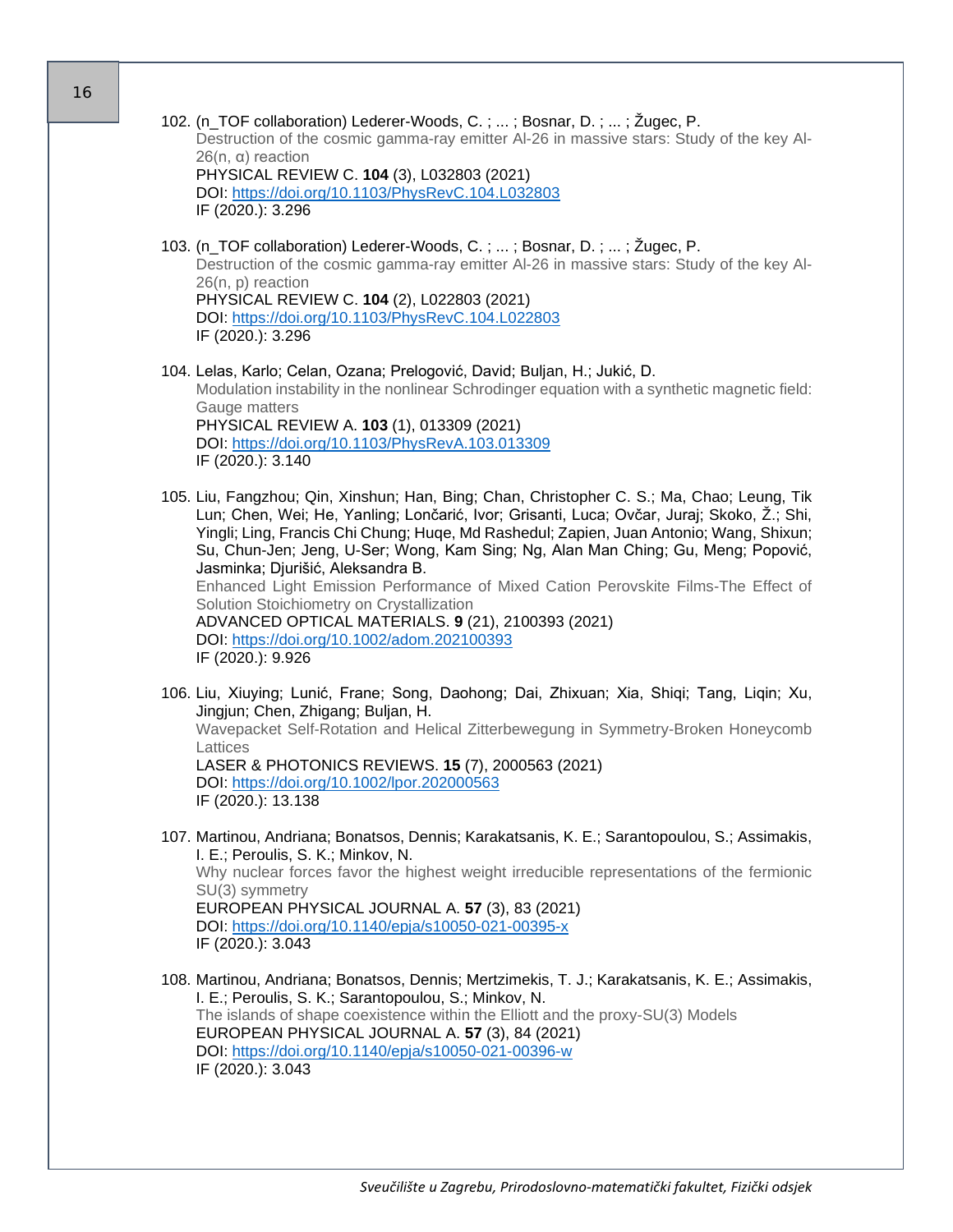- 109. Matejak Cvenić, Karolina; Ivanjek, Lana; Planinić, M.; Jeličić, K.; Sušac, A.; Hopf, Martin Analyzing high school students' reasoning about polarization of light PHYSICAL REVIEW PHYSICS EDUCATION RESEARCH. **17** (1), 10136 (2021) DOI:<https://doi.org/10.1103/PhysRevPhysEducRes.17.010136> IF (2020.): 2.412
- 110. Matijaković Mlinarić, Nives; Penić, N.; Kukovec, Boris-Marko; Đaković, Marijana Chalcogen S center dot center dot center dot S Bonding in Supramolecular Assemblies of Cadmium (II) Coordination Polymers with Pyridine-Based Ligands CRYSTALS. **11** (6), 697 (2021) DOI:<https://doi.org/10.3390/cryst11060697> IF (2020.): 2.589
- 111. Mercier, F.; Bjelcic, A.; Nikšić, T.; Ebran, J-P; Khan, E.; Vretenar, D. Low-energy cluster modes in  $N = Z$  nuclei PHYSICAL REVIEW C. **103** (2), 024303 (2021) DOI:<https://doi.org/10.1103/PhysRevC.103.024303> IF (2020.): 3.296
- 112. Mercier, F.; Zhao, J.; Ebran, J-P; Khan, E.; Nikšić, T.; Vretenar, D. Microscopic Description of 2α Decay in Po-212 and Ra-224 Isotopes PHYSICAL REVIEW LETTERS. **127** (1), 012501 (2021) DOI:<https://doi.org/10.1103/PhysRevLett.127.012501> IF (2020.): 9.161
- 113. Mihovilovič, M.; Achenbach, P.; Beranek, T.; Beričič, J.; Bernauer, J. C.; Bohm, R.; Bosnar, D.; Cardinali, M.; Correa, L.; Debenjak, L.; Denig, A.; Distler, M. O.; Esser, A.; Bondy, M. I. Ferretti; Fonvieille, H.; Friedrich, J. M.; Friščić, I; Hoek, M.; Kegel, S.; Merkel, H.; Middleton, D. G.; Muller, U.; Pochodzalla, J.; Schlimme, B. S.; Schoth, M.; Schulz, F.; Sfienti, C.; Širca, S.; Štajner, S.; Stottinger, Y.; Thiel, M.; Tyukin, A.; Vanderhaeghen, M.; Weber, A. B. The proton charge radius extracted from the initial-state radiation experiment at MAMI EUROPEAN PHYSICAL JOURNAL A. **57** (3), 107 (2021) DOI:<https://doi.org/10.1140/epja/s10050-021-00414-x> IF (2020.): 3.043
- 114. Miliucci, M.; Bazzi, M.; Bosnar, D.; Bragadireanu, M.; Carminati, M.; Cargnelli, M.; Clozza, A.; Curceanu, C.; Deda, G.; De Paolis, L.; Del Grande, R.; Fiorini, C.; Guaraldo, C.; Iliescu, M.; Iwasaki, M.; King, P.; Sandri, P. Levi; Marton, J.; Moskal, P.; Napolitano, F.; Niedzwiecki, S.; Piscicchia, K.; Scordo, A.; Sgaramella, F.; Shi, H.; Silarski, M.; Sirghi, D.; Sirghi, F.; Skurzok, M.; Spallone, A.; Tuchler, M.; Doce, O. Vazquez; Zmeskal, J. Low energy kaon-nuclei interaction at DAΦNE: The SIDDHARTA-2 experiment NUOVO CIMENTO C-COLLOQUIA AND COMMUNICATIONS IN PHYSICS. **44** (4-5), 152 (2021) DOI:<https://doi.org/10.1393/ncc/i2021-21152-0>

IF (2020.): n/a

115. Miliucci, M.; Scordo, A.; Sirghi, D.; Amirkhani, A.; Baniahmad, A.; Bazzi, M.; Bosnar, D.; Bragadireanu, M.; Carminati, M.; Cargnelli, M.; Clozza, A.; Curceanu, C.; De Paolis, L.; Del Grande, R.; Fiorini, C.; Guaraldo, C.; Iliescu, M.; Iwasaki, M.; Sandri, P. Levi; Marton, J.; Moskal, P.; Napolitano, F.; Niedzwiecki, S.; Piscicchia, K.; Sgaramella, F.; Shi, H.; Silarski, M.; Sirghi, F.; Skurzok, M.; Spallone, A.; Tuechler, M.; Doce, O. Vazquez; Zmeskal, J. Silicon drift detectors system for high-precision light kaonic atoms spectroscopy MEASUREMENT SCIENCE AND TECHNOLOGY. **32** (9), 95501 (2021) DOI:<https://doi.org/10.1088/1361-6501/abeea9> IF (2020.): 2.046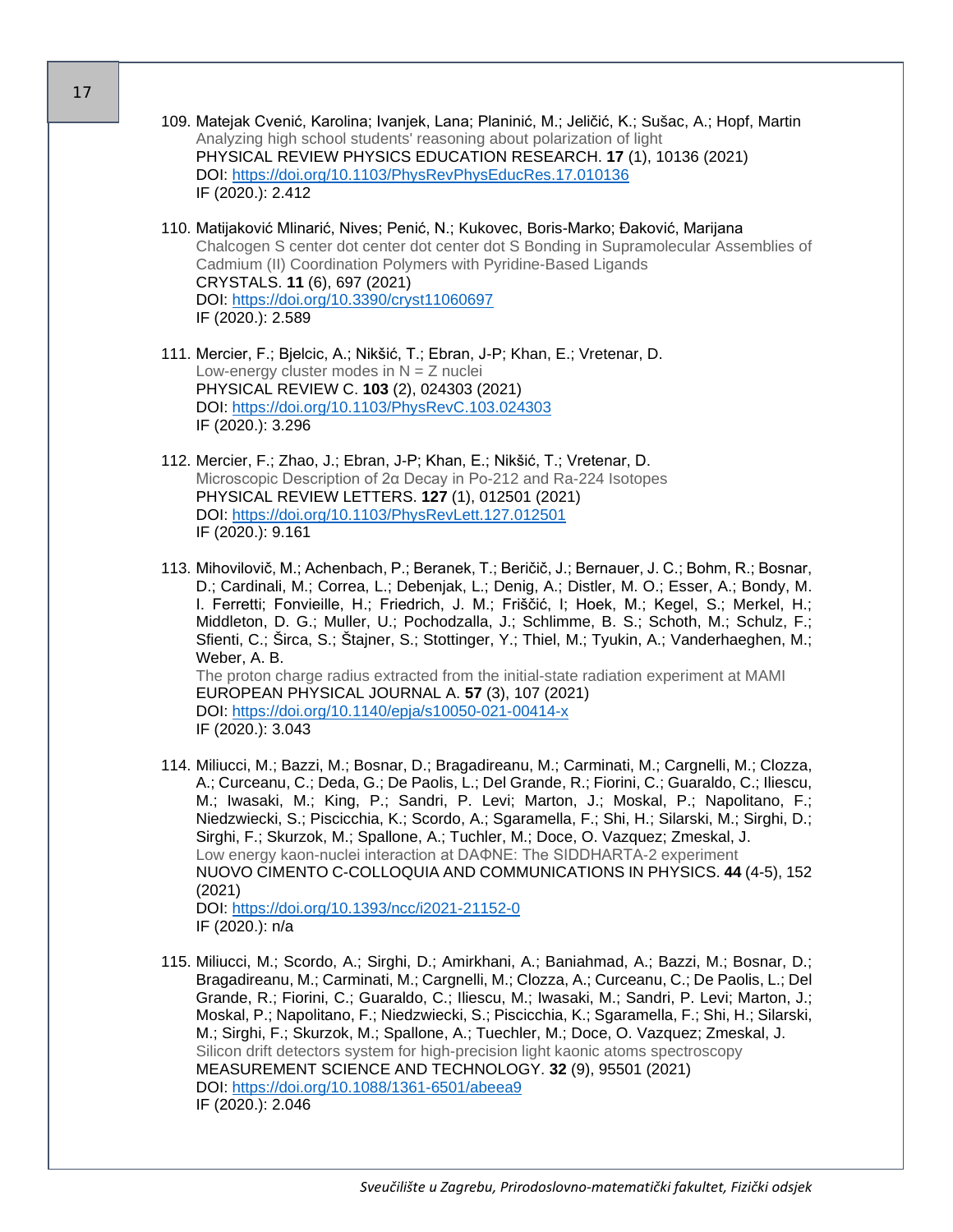| 117. Molnar, Daeniel Cs; Sargent, Mark T.; Leslie, Sarah; Magnelli, Benjamin; Schinnerer, Eva;<br>Zamorani, Giovanni; Delhaize, Jacinta; Smolčić, V.; Tisanić, Krešimir; Vardoulaki, Eleni<br>evolution, a new radio SFR recipe, and how to minimize selection bias<br>(2021)<br>DOI: https://doi.org/10.1093/mnras/stab746<br>IF (2020.): 5.287<br>118. Nomura, K.; Gavrielov, N.; Leviatan, A.<br>Partial dynamical symmetry from energy density functionals<br>PHYSICAL REVIEW C. 104 (4), 044317 (2021)<br>DOI: https://doi.org/10.1103/PhysRevC.104.044317<br>IF (2020.): 3.296<br>119. Nomura, K.; Lotina, L.; Nikšić, T.; Vretenar, D.<br>Microscopic description of octupole collective excitations near N=56 and N=88<br>PHYSICAL REVIEW C. 103 (5), 054301 (2021)<br>DOI: https://doi.org/10.1103/PhysRevC.103.054301<br>IF (2020.): 3.296<br>120. Nomura, K.; Rodriguez-Guzman, R.; Robledo, L. M.<br>Ce, and Nd isotopes<br>PHYSICAL REVIEW C. 104 (5), 054320 (2021)<br>DOI: https://doi.org/10.1103/PhysRevC.104.054320<br>IF (2020.): 3.296<br>121. Nomura, K.; Rodriguez-Guzman, R.; Robledo, L. M.; Garcia-Ramos, J. E.<br>Quadrupole-octupole coupling and the onset of octupole deformation in actinides<br>PHYSICAL REVIEW C. 103 (4), 044311 (2021)<br>DOI: https://doi.org/10.1103/PhysRevC.103.044311<br>IF (2020.): 3.296<br>122. Nomura, K.; Rodriguez-Guzman, R.; Robledo, L. M.; Garcia-Ramos, J. E.; Hernandez, N.<br>C.<br>Evolution of octupole deformation and collectivity in neutron-rich lanthanides<br>PHYSICAL REVIEW C. 104 (4), 044324 (2021)<br>DOI: https://doi.org/10.1103/PhysRevC.104.044324<br>IF (2020.): 3.296<br>123. Nomura, K.; Vretenar, D.; Li, Z. P.; Xiang, J.<br>Coupling of pairing and triaxial shape vibrations in collective states of gamma-soft nuclei<br>PHYSICAL REVIEW C. 103 (5), 054322 (2021)<br>DOI: https://doi.org/10.1103/PhysRevC.103.054322 | 116. Minato, Futoshi; Marketin, Tomislav; Paar, N.<br>beta-delayed neutron-emission and fission calculations within relativistic quasiparticle<br>random-phase approximation and a statistical model<br>PHYSICAL REVIEW C. 104 (4), 044321 (2021)<br>DOI: https://doi.org/10.1103/PhysRevC.104.044321<br>IF (2020.): 3.296 |
|---------------------------------------------------------------------------------------------------------------------------------------------------------------------------------------------------------------------------------------------------------------------------------------------------------------------------------------------------------------------------------------------------------------------------------------------------------------------------------------------------------------------------------------------------------------------------------------------------------------------------------------------------------------------------------------------------------------------------------------------------------------------------------------------------------------------------------------------------------------------------------------------------------------------------------------------------------------------------------------------------------------------------------------------------------------------------------------------------------------------------------------------------------------------------------------------------------------------------------------------------------------------------------------------------------------------------------------------------------------------------------------------------------------------------------------------------------------------------------------------------------------------------------------------------------------------------------------------------------------------------------------------------------------------------------------------------------------------------------------------------------------------------------------------------------------------------------------------------------------------------------------------------------------------|----------------------------------------------------------------------------------------------------------------------------------------------------------------------------------------------------------------------------------------------------------------------------------------------------------------------------|
|                                                                                                                                                                                                                                                                                                                                                                                                                                                                                                                                                                                                                                                                                                                                                                                                                                                                                                                                                                                                                                                                                                                                                                                                                                                                                                                                                                                                                                                                                                                                                                                                                                                                                                                                                                                                                                                                                                                     | The non-linear infrared-radio correlation of low-z galaxies: implications for redshift<br>MONTHLY NOTICES OF THE ROYAL ASTRONOMICAL SOCIETY. 504 (1), 118-145                                                                                                                                                              |
|                                                                                                                                                                                                                                                                                                                                                                                                                                                                                                                                                                                                                                                                                                                                                                                                                                                                                                                                                                                                                                                                                                                                                                                                                                                                                                                                                                                                                                                                                                                                                                                                                                                                                                                                                                                                                                                                                                                     |                                                                                                                                                                                                                                                                                                                            |
|                                                                                                                                                                                                                                                                                                                                                                                                                                                                                                                                                                                                                                                                                                                                                                                                                                                                                                                                                                                                                                                                                                                                                                                                                                                                                                                                                                                                                                                                                                                                                                                                                                                                                                                                                                                                                                                                                                                     |                                                                                                                                                                                                                                                                                                                            |
|                                                                                                                                                                                                                                                                                                                                                                                                                                                                                                                                                                                                                                                                                                                                                                                                                                                                                                                                                                                                                                                                                                                                                                                                                                                                                                                                                                                                                                                                                                                                                                                                                                                                                                                                                                                                                                                                                                                     | Quadrupole-octupole coupling and the evolution of collectivity in neutron-deficient Xe, Ba,                                                                                                                                                                                                                                |
|                                                                                                                                                                                                                                                                                                                                                                                                                                                                                                                                                                                                                                                                                                                                                                                                                                                                                                                                                                                                                                                                                                                                                                                                                                                                                                                                                                                                                                                                                                                                                                                                                                                                                                                                                                                                                                                                                                                     |                                                                                                                                                                                                                                                                                                                            |
|                                                                                                                                                                                                                                                                                                                                                                                                                                                                                                                                                                                                                                                                                                                                                                                                                                                                                                                                                                                                                                                                                                                                                                                                                                                                                                                                                                                                                                                                                                                                                                                                                                                                                                                                                                                                                                                                                                                     |                                                                                                                                                                                                                                                                                                                            |
|                                                                                                                                                                                                                                                                                                                                                                                                                                                                                                                                                                                                                                                                                                                                                                                                                                                                                                                                                                                                                                                                                                                                                                                                                                                                                                                                                                                                                                                                                                                                                                                                                                                                                                                                                                                                                                                                                                                     | IF (2020.): 3.296                                                                                                                                                                                                                                                                                                          |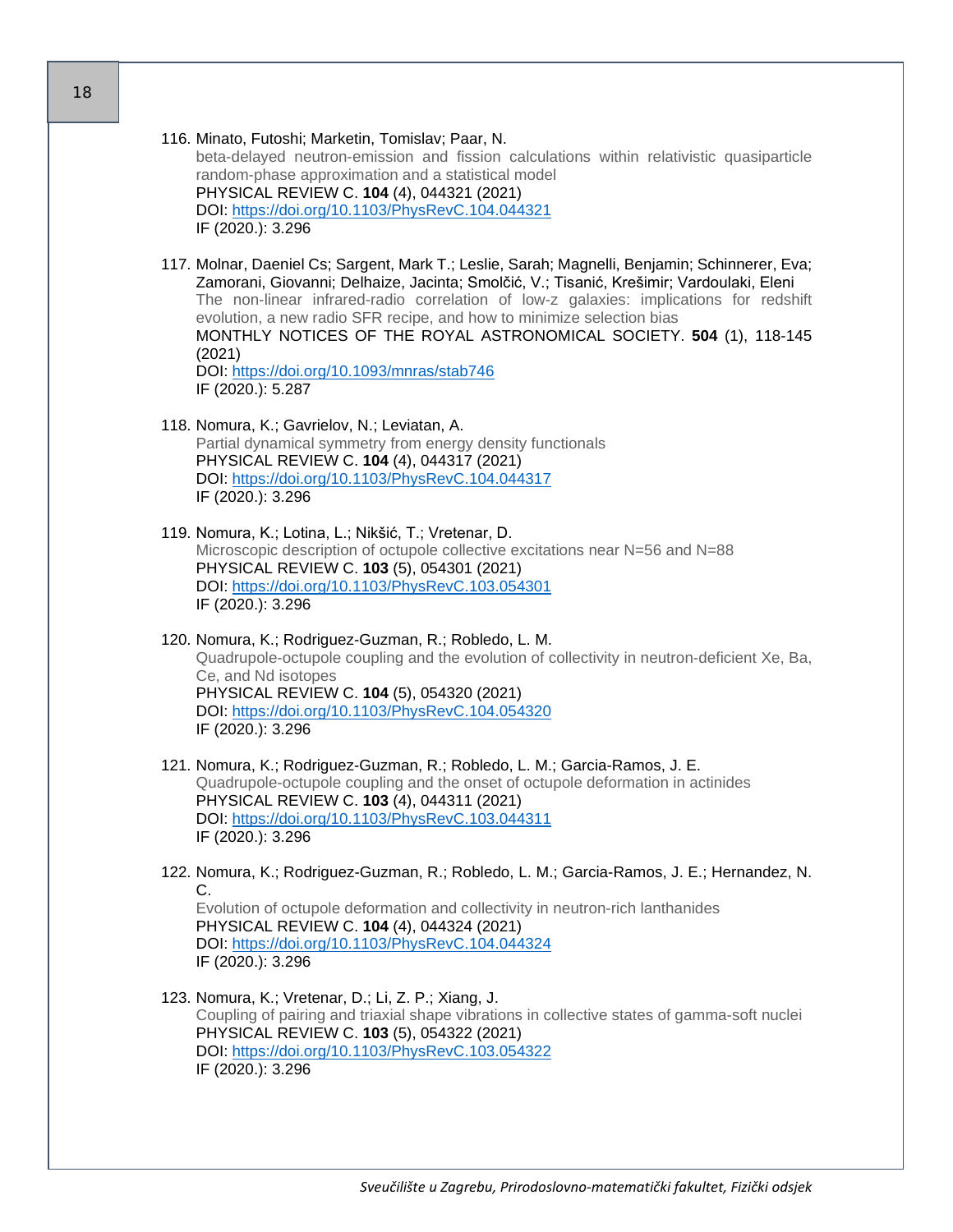124. Nomura, K.; Vretenar, D.; Li, Z. P.; Xiang, J. Interplay between pairing and triaxial shape degrees of freedom in Os and Pt nuclei PHYSICAL REVIEW C. **104** (2), 024323 (2021) DOI:<https://doi.org/10.1103/PhysRevC.104.024323> IF (2020.): 3.296

125. Okabe, Nobuhiro; Dicker, Simon; Eckert, Dominique; Mroczkowski, Tony; Gastaldello, Fabio; Lin, Yen-Ting; Devlin, Mark; Romero, Charles E.; Birkinshaw, Mark; Sarazin, Craig; Horellou, Cathy; Kitayama, Tetsu; Umetsu, Keiichi; Sereno, Mauro; Mason, Brian S.; ZuHone, John A.; Honda, Ayaka; Akamatsu, Hiroki; Chiu, I-Non; Kohno, Kotaro; Lin, Kai-Yang; Medezinski, Elinor; Miyazaki, Satoshi; Mitsuishi, Ikuyuki; Nishizawa, Atsushi J.; Oguri, Masamune; Ota, Naomi; Pacaud, Florian; Pierre, Marguerite; Sievers, Jonathan; Smolčić, V.; Stanchfield, Sara; Tanaka, Keigo; Yamamoto, Ryoichi; Yang, Chong; Yoshida, Atsushi

Active gas features in three HSC-SSP CAMIRA clusters revealed by high angular resolution analysis of MUSTANG-2 SZE and XXL X-ray observations

MONTHLY NOTICES OF THE ROYAL ASTRONOMICAL SOCIETY. **501** (2), 1701-1732 (2021)

DOI:<https://doi.org/10.1093/mnras/staa2330> IF (2020.): 5.287

- 126. Orbanić, F.; Novak, M.; Glumac, Z.; McCollam, A.; Tang, L.; Kokanović, I. Quantum oscillations of the magnetic torque in the nodal-line Dirac semimetal ZrSiS PHYSICAL REVIEW B. **103** (4), 045122 (2021) DOI:<https://doi.org/10.1103/PhysRevB.103.045122> IF (2020.): 4.036
- 127. Palle, G.; Sunko, D. K. Physical limitations of the Hohenberg-Mermin-Wagner theorem JOURNAL OF PHYSICS A-MATHEMATICAL AND THEORETICAL. **54** (31), 315001 (2021) DOI:<https://doi.org/10.1088/1751-8121/ac0a9d> IF (2020.): 2.132
- 128. Paltrinieri, T.; Bondi, L.; Đerek, V.; Fraboni, B.; Glowacki, E. D.; Cramer, T. Understanding Photocapacitive and Photofaradaic Processes in Organic Semiconductor Photoelectrodes for Optobioelectronics ADVANCED FUNCTIONAL MATERIALS. **31** (16), 2010116 (2021) DOI:<https://doi.org/10.1002/adfm.202010116> IF (2020.): 18.808
- 129. Pavin, N.; Tolić, I. M. Mechanobiology of the Mitotic Spindle DEVELOPMENTAL CELL. **56** (2), 192-201 (2021) DOI:<https://doi.org/10.1016/j.devcel.2020.11.003> IF (2020.): 12.270
- 130. Pielić, Borna; Novko, Dino; Rakić, Iva Šrut; Cai, Jiaqi; Petrović, Marin; Ohmann, Robin; Vujičić, Nataša; Basletić, Mario; Busse, Carsten; Kralj, Marko Electronic Structure of Quasi-Freestanding WS2/MoS2 Heterostructures ACS APPLIED MATERIALS & INTERFACES. **13** (42), 50552-50563 (2021) DOI:<https://doi.org/10.1021/acsami.1c15412> IF (2020.): 9.229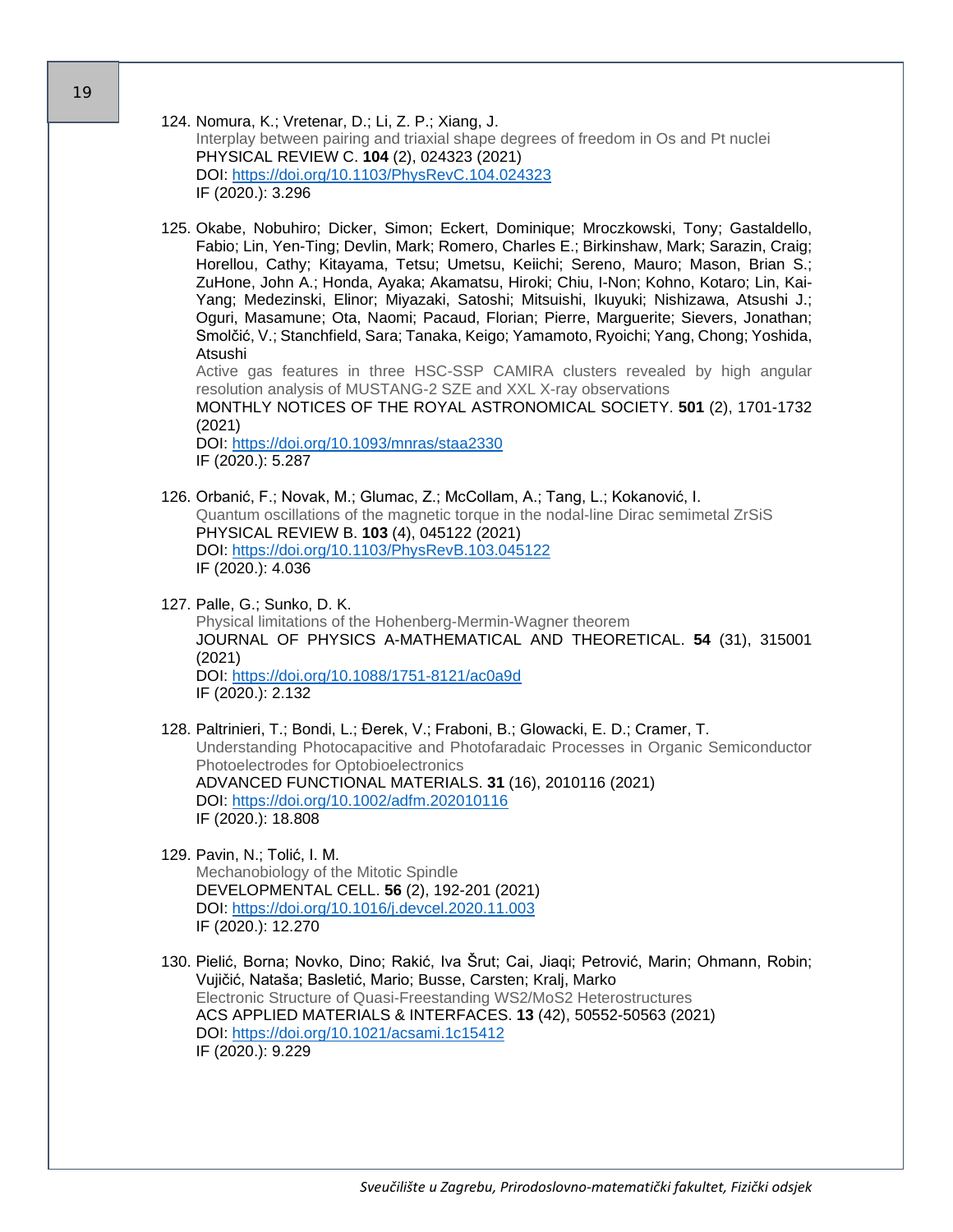|  | 131. Popov, N.; Bošković, M.; Perović, M.; Zadro, K.; Gilja, V.; Krehula, L. Kratofil; Robić, M.;<br>Marcius, M.; Ristić, M.; Musić, S.; Stanković, D.; Krehula, S.<br>Effect of Ru3+ ions on the formation, structural, magnetic and optical properties of hematite<br>(a-Fe2O3) nanorods<br>JOURNAL OF MAGNETISM AND MAGNETIC MATERIALS. 538, 168316 (2021)<br>DOI: https://doi.org/10.1016/j.jmmm.2021.168316<br>IF (2020.): 2.993 |
|--|---------------------------------------------------------------------------------------------------------------------------------------------------------------------------------------------------------------------------------------------------------------------------------------------------------------------------------------------------------------------------------------------------------------------------------------|
|  | 132. Prassa, V.; Karakatsanis, K. E.<br>Shape evolution of Hg isotopes within the covariant density functional theory<br>INTERNATIONAL JOURNAL OF MODERN PHYSICS E. 30 (7), 2150054 (2021)<br>DOI: https://doi.org/10.1142/S0218301321500543<br>IF (2020.): 1.174                                                                                                                                                                     |
|  | 133. Ravlić, A.; Niu, Y. F.; Nikšić, T.; Paar, N.; Ring, P.<br>Finite-temperature linear response theory based on relativistic Hartree Bogoliubov model<br>with point-coupling interaction<br>PHYSICAL REVIEW C. 104 (6), 064302 (2021)<br>DOI: https://doi.org/10.1103/PhysRevC.104.064302<br>IF (2020.): 3.296                                                                                                                      |
|  | 134. Ravlić, A.; Yuksel, E.; Niu, Y. F.; Paar, N.<br>Evolution of beta-decay half-lives in stellar environments<br>PHYSICAL REVIEW C. 104 (5), 054318 (2021)<br>DOI: https://doi.org/10.1103/PhysRevC.104.054318<br>IF (2020.): 3.296                                                                                                                                                                                                 |
|  | 135. Risteski, Patrik; Jagrić, Mihaela; Pavin, N.; Tolić, I. M.<br>Biomechanics of chromosome alignment at the spindle midplane<br>CURRENT BIOLOGY. 31 (10), R574-R585 (2021)<br>DOI: https://doi.org/10.1016/j.cub.2021.03.082<br>IF (2020.): 10.834                                                                                                                                                                                 |
|  | 136. Ristić, Ramir; Figueroa, Ignacio A.; Salčinović Fetić, Amra; Zadro, K.; Trontl, Vesna Mikšić;<br>Pervan, P.; Babić, E.<br>Transition from high-entropy to conventional (TiZrNbCu)(1-x)Co-x metallic glasses<br>JOURNAL OF APPLIED PHYSICS. 130 (19), 195102 (2021)<br>DOI: https://doi.org/10.1063/5.0064617<br>IF (2020.): 2.546                                                                                                |
|  | 137. Rosandić, Marija; Paar, Vladimir<br>The novel Ideal Symmetry Genetic Code table - Common purine-pyrimidine symmetry net<br>for all RNA and DNA species<br>JOURNAL OF THEORETICAL BIOLOGY. 524, 110748 (2021)<br>DOI: https://doi.org/10.1016/j.jtbi.2021.110748<br>IF (2020.): 2.691                                                                                                                                             |
|  | 138. Rukelj, Zoran; Akrap, Ana<br>Carrier concentrations and optical conductivity of a band-inverted semimetal in two and<br>three dimensions<br>PHYSICAL REVIEW B. 104 (7), 075108 (2021)<br>DOI: https://doi.org/10.1103/PhysRevB.104.075108<br>IF (2020.): 4.036                                                                                                                                                                   |
|  |                                                                                                                                                                                                                                                                                                                                                                                                                                       |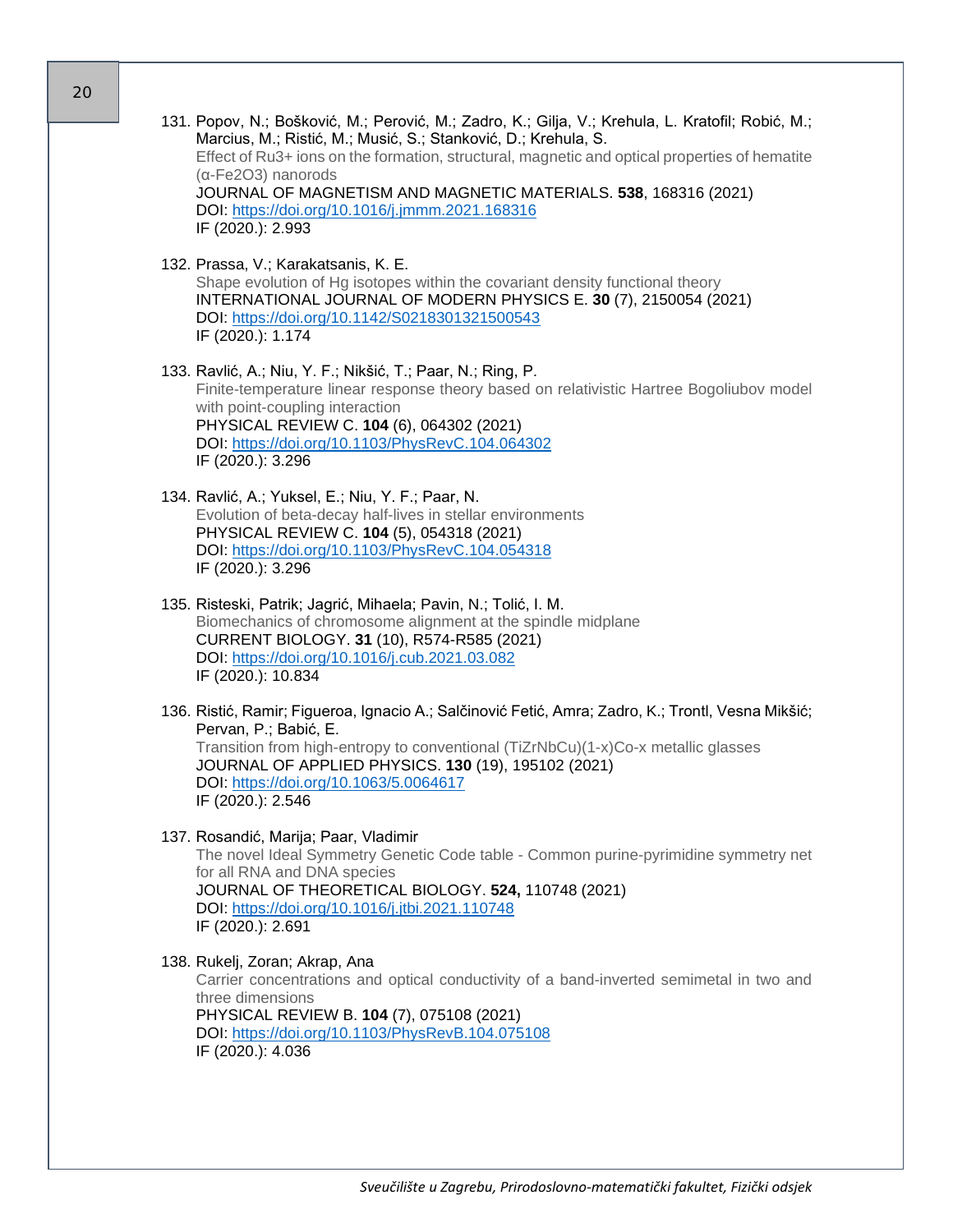139. (A1 Collaboration; MAGIX Collaboration) Schlimme, B.S.; ... ; Bosnar,D.; ... ; Friščić,I.; ... ; Vidal,C.

Operation and characterization of a windowless gas jet target in high-intensity electron beams

NUCLEAR INSTRUMENTS & METHODS IN PHYSICS RESEARCH SECTION A - ACCELERATORS SPECTROMETERS DETECTORS AND ASSOCIATED EQUIPMENT. **1013,** 165668 (2021) DOI:<https://doi.org/10.1016/j.nima.2021.165668>

IF (2020.): 1.455

- 140. Šenjug, P.; Dragović, J.; Torić, F.; Lončarić, I.; Despoja, V.; Smokrović, K.; Topić, E.; Đilović, I.; Rubčić, M.; Pajić, D. Magnetoelectric Multiferroicity and Magnetic Anisotropy in Guanidinium Copper(II) Formate Crystal MATERIALS. **14** (7), 1730 (2021) DOI:<https://doi.org/10.3390/ma14071730> IF (2020.): 3.623
- 141. Serenelli, Aldo; Weiss, Achim; Aerts, Conny; Angelou, George C.; Baroch, David; Bastian, Nate; Beck, Paul G.; Bergemann, Maria; Bestenlehner, Joachim M.; Czekala, Ian; Elias-Rosa, Nancy; Escorza, Ana; Van Eylen, Vincent; Feuillet, Diane K.; Gandolfi, Davide; Gieles, Mark; Girardi, Leo; Lebreton, Yveline; Lodieu, Nicolas; Martig, Marie; Bertolami, Marcelo M. Miller; Mombarg, Joey S. G.; Morales, Juan Carlos; Moya, Andres; Nsamba, Benard; Pavlovski, Krešimir; Pedersen, May G.; Ribas, Ignasi; Schneider, Fabian R. N.; Aguirre, Victor Silva; Stassun, Keivan G.; Tolstoy, Eline; Tremblay, Pier-Emmanuel; Zwintz, Konstanze Weighing stars from birth to death: mass determination methods across the HRD

ASTRONOMY AND ASTROPHYSICS REVIEW. **29** (1), 4 (2021) DOI:<https://doi.org/10.1007/s00159-021-00132-9> IF (2020.): 5.803

- 142. Shee, Amir; Ghosh, Subhadip; Chaudhuri, Debasish Filament-motor protein system under loading: instability and limit cycle oscillations SOFT MATERIALS. **19** (3), 323-333 (2021) DOI:<https://doi.org/10.1080/1539445X.2021.1887221> IF (2020.): 2.429
- 143. Southworth, John; Bowman, D. M.; Pavlovski, K. A beta Cephei pulsator and a changing orbital inclination in the high-mass eclipsing binary system VV Orionis MONTHLY NOTICES OF THE ROYAL ASTRONOMICAL SOCIETY. **501** (1), L65-L70 (2021) DOI:<https://doi.org/10.1093/mnrasl/slaa197> IF (2020.): 5.287
- 144. Spaić, M.; Radić, D.

Onset of pseudogap and density wave in a system with a closed Fermi surface PHYSICAL REVIEW B. **103** (7), 075133 (2021) DOI:<https://doi.org/10.1103/PhysRevB.103.075133> IF (2020.): 4.036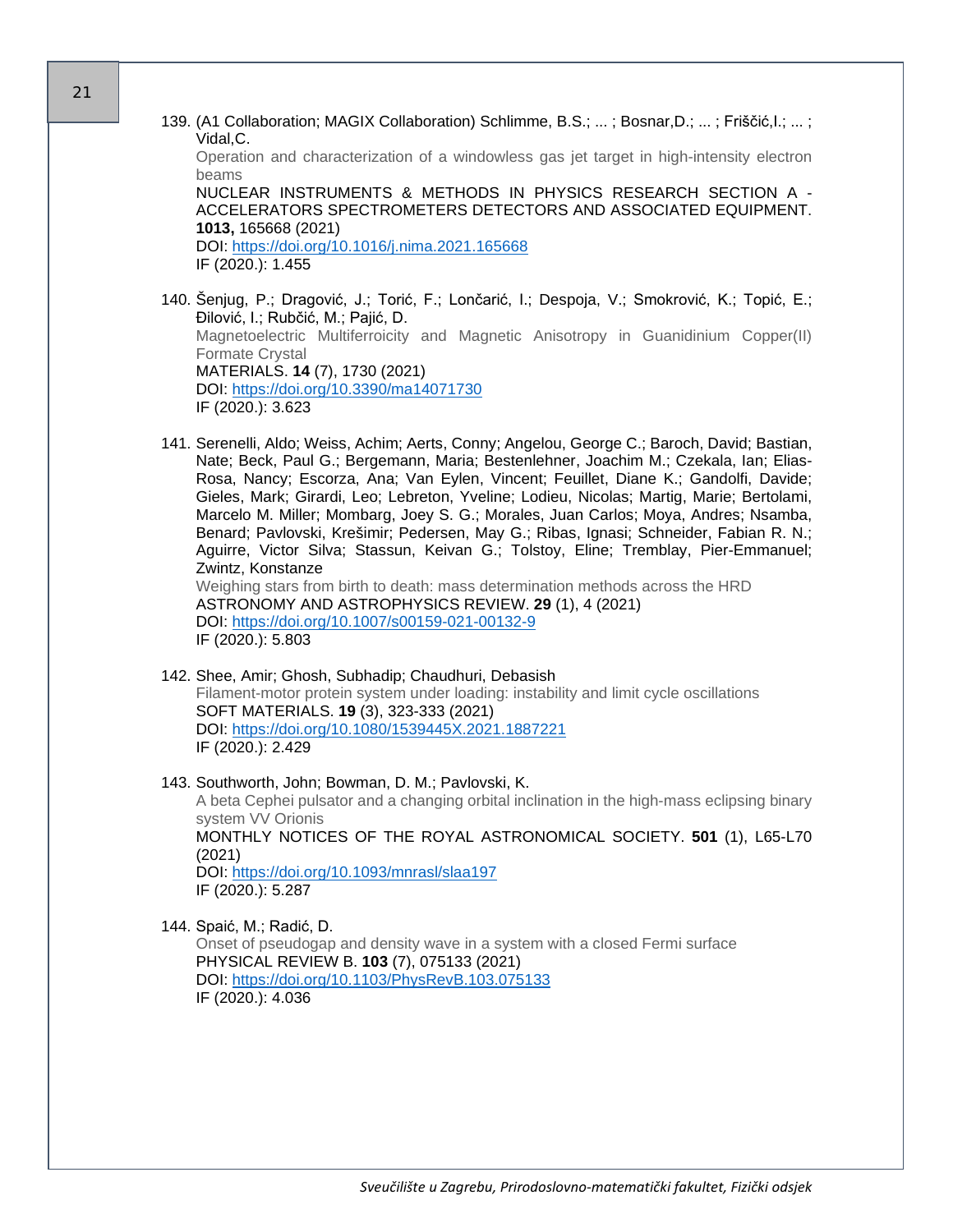145. Spitaleri, C.; Typel, S.; Bertulani, C. A.; Mukhamedzhanov, A. M.; Kajino, T.; Lattuada, M.; Cvetinović, A.; Messina, S.; Guardo, G. L.; Soić, N.; Milin, M.; Perrotta, S. S.; Li, Chengbo; Čolović, P.; D'Agata, G.; Dell'Aquila, D.; Fatuzzo, C. G.; Gulino, M.; Hou, S. Q.; Cognata, M. La; Lattuada, D.; Nurkić, D.; Popocovski, R.; Skukan, N.; Szilner, S.; Trippella, O.; Uroić, M.; Vukman, N. The He-3+He-5 ->  $\alpha$  +  $\alpha$  reaction below the Coulomb barrier via the Trojan Horse Method EUROPEAN PHYSICAL JOURNAL A. **57** (1), 20 (2021) DOI:<https://doi.org/10.1140/epja/s10050-020-00324-4>

IF (2020.): 3.043

146. Sušac, A.; Planinić, M.; Bubić, Andreja; Jeličić, K.; Ivanjek, Lana; Matejak Cvenić, Karolina; Palmović, Marijan Effect of students' investigative experiments on students' recognition of interference and diffraction patterns: An eye-tracking study

PHYSICAL REVIEW PHYSICS EDUCATION RESEARCH. **17** (1), 10110 (2021) DOI:<https://doi.org/10.1103/PhysRevPhysEducRes.I7.010110> IF (2020.): 2.412

- 147. Suzuki, K. N.; Gogami, T.; Pandey, B.; Itabashi, K.; Nagao, S.; Okuyama, K.; Nakamura, S. N.; Tang, L.; Abrams, D.; Akiyama, T.; Androić, D.; Aniol, K.; Gayoso, C. Ayerbe; Bane, J.; Barcus, S.; Barrow, J.; Bellini, V; Bhatt, H.; Bhetuwal, D.; Biswas, D.; Camsonne, A.; Castellanos, J.; Chen, J-P; Chen, J.; Covrig, S.; Chrisman, D.; Cruz-Torres, R.; Das, R.; Fuchey, E.; Gnanvo, K.; Garibaldi, F.; Gautam, T.; Gomez, J.; Gueye, P.; Hague, T. J.; Hansen, O.; Henry, W.; Hauenstein, F.; Higinbotham, D. W.; Hyde, C. E.; Kaneta, M.; Keppel, C.; Kutz, T.; Lashley-Colthirst, N.; Li, S.; Liu, H.; Mammei, J.; Markowitz, P.; McClellan, R. E.; Meddi, F.; Meekins, D.; Michaels, R.; Mihovilovic, M.; Moyer, A.; Nguyen, D.; Nycz, M.; Owen, V; Palatchi, C.; Park, S.; Petkovic, T.; Premathilake, S.; Reimer, P. E.; Reinhold, J.; Riordan, S.; Rodriguez, V; Samanta, C.; Santiesteban, S. N.; Sawatzky, B.; Sirca, S.; Slifer, K.; Su, T.; Tian, Y.; Toyama, Y.; Uehara, K.; Urciuoli, G. M.; Votaw, D.; Williamson, J.; Wojtsekhowski, B.; Wood, S. A.; Yale, B.; Ye, Z.; Zhang, J.; Zheng, X. The cross-section measurement for the H-3(e, e ' K+)nn Λ reaction PROGRESS OF THEORETICAL AND EXPERIMENTAL PHYSICS. **2022**, (2022), 1; 013D01 (2021) DOI:<https://doi.org/10.1093/ptep/ptab158> IF (2020.): 2.572
- 148. Talia, Margherita; Cimatti, Andrea; Giulietti, Marika; Zamorani, Gianni; Bethermin, Matthieu; Faisst, Andreas; Le Fevre, Olivier; Smolčić, V. Illuminating the Dark Side of Cosmic Star Formation Two Billion Years after the Big Bang ASTROPHYSICAL JOURNAL. **909** (1), 23 (2021) DOI:<https://doi.org/10.3847/1538-4357/abd6e3> IF (2020.): 5.877
- 149. Tolić, I. M.; Pavin, N. Mitotic spindle: lessons from theoretical modeling MOLECULAR BIOLOGY OF THE CELL. **32** (3), 218-222 (2021) DOI:<https://doi.org/10.1091/mbc.E20-05-0335> IF (2020.): 4.138
- 150. Tolj, D.; Ivšić, T.; Živković, I.; Semeniuk, K.; Martino, E.; Akrap, A.; Reddy, P.; Klebel-Knobloch, B.; Lončarić, I.; Forro, L.; Barišić, N.; Ronnow, H. M.; Sunko, D. K. Synthesis of murunskite single crystals: A bridge between cuprates and pnictides APPLIED MATERIALS TODAY. **24,** 101096 (2021) DOI:<https://doi.org/10.1016/j.apmt.2021.101096> IF (2020.): 10.041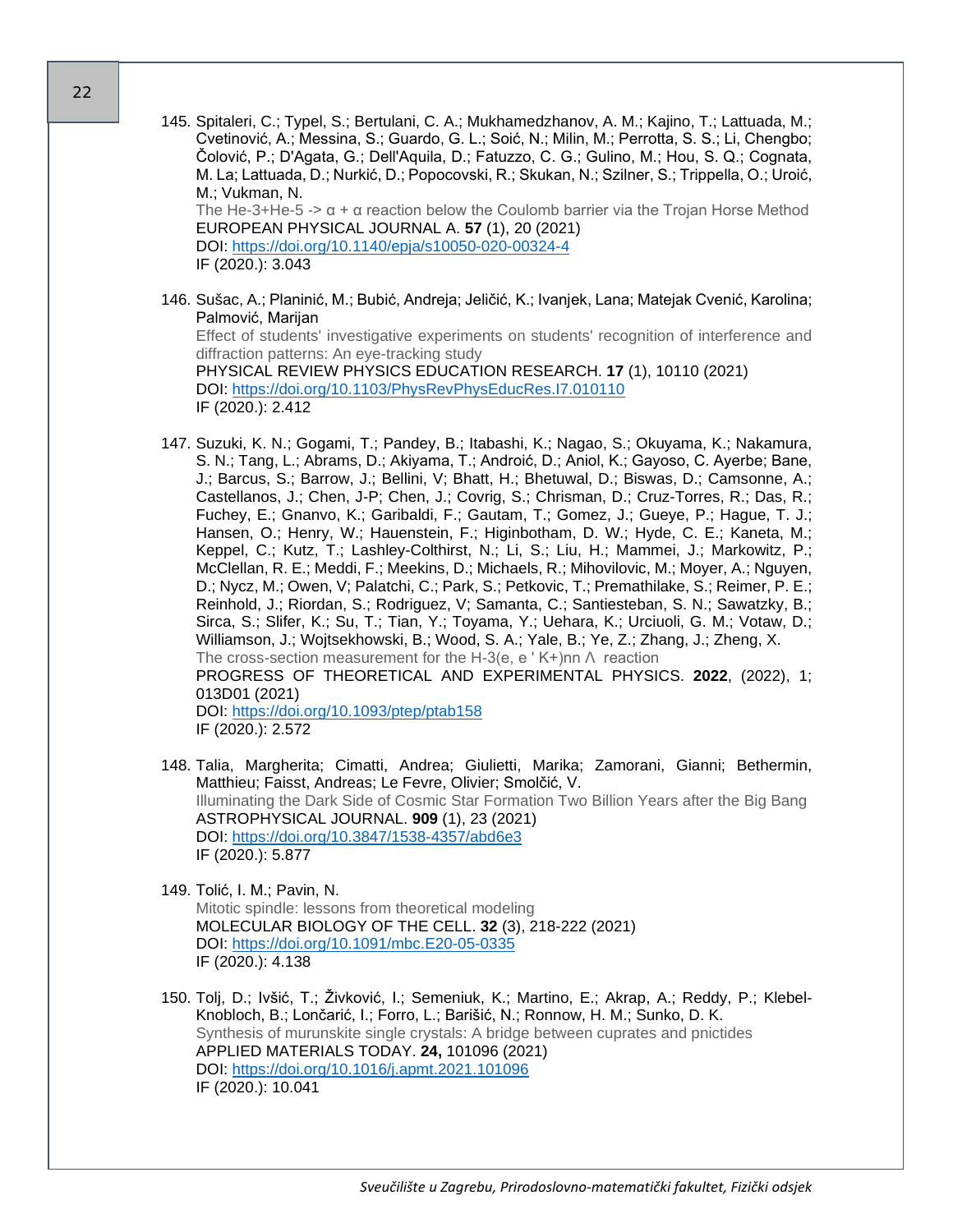| 151. Torre, Gianpaolo; Marić, Vanja; Franchini, Fabio; Giampaolo, Salvatore Marco<br>Effects of defects in the XY chain with frustrated boundary conditions<br>PHYSICAL REVIEW B. 103 (1), 014429 (2021)<br>DOI: https://doi.org/10.1103/PhysRevB.103.014429<br>IF (2020.): 4.036                                                                                                                                                                                                                                                          |
|--------------------------------------------------------------------------------------------------------------------------------------------------------------------------------------------------------------------------------------------------------------------------------------------------------------------------------------------------------------------------------------------------------------------------------------------------------------------------------------------------------------------------------------------|
| 152. Utrobičić, A.; Kovačić, M.; Erhardt, F.; Jerčić, M.; Karatović, D.; Poljak, N.; Planinić, M.<br>Electrical discharge propagation between GEM foils<br>NUCLEAR INSTRUMENTS & METHODS IN PHYSICS RESEARCH SECTION A -<br>ACCELERATORS SPECTROMETERS DETECTORS AND ASSOCIATED EQUIPMENT.<br>989, 164960 (2021)<br>DOI: https://doi.org/10.1016/j.nima.2020.164960<br>IF (2020.): 1.455                                                                                                                                                   |
| 153. Vale, D.; Niu, Y. F.; Paar, N.<br>Nuclear charge-exchange excitations based on a relativistic density-dependent point-<br>coupling model<br>PHYSICAL REVIEW C. 103 (6), 064307 (2021)<br>DOI: https://doi.org/10.1103/PhysRevC.103.064307<br>IF (2020.): 3.296                                                                                                                                                                                                                                                                        |
| 154. van der Vlugt, D.; Algera, H. S. B.; Hodge, J. A.; Novak, M.; Radcliffe, J. F.; Riechers, D.<br>A.; Rottgering, H.; Smolčić, V.; Walter, F.<br>An Ultradeep Multiband VLA Survey of the Faint Radio Sky (COSMOS-XS): Source<br><b>Catalog and Number Counts</b><br>ASTROPHYSICAL JOURNAL. 907 (1), 5 (2021)<br>DOI: https://doi.org/10.3847/1538-4357/abcaa3<br>IF (2020.): 5.877                                                                                                                                                     |
| 155. Vardoulaki, E.; Jimenez Andrade, E. F.; Delvecchio, I.; Smolčić, V.; Schinnerer, E.;<br>Sargent, M. T.; Gozaliasl, G.; Finoguenov, A.; Bondi, M.; Zamorani, G.; Badescu, T.; Leslie,<br>S. K.; Ceraj, L.; Tisanic, K.; Karim, A.; Magnelli, B.; Bertoldi, F.; Romano-Diaz, E.;<br>Harrington, K.<br>FR-type radio sources at 3 GHz VLA-COSMOS: Relation to physical properties and large-<br>scale environment<br>ASTRONOMY & ASTROPHYSICS. 648, A102 (2021)<br>DOI: https://doi.org/10.1051/0004-6361/202039488<br>IF (2020.): 5.803 |
| 156. Vrankić, Martina; Šarić, Ankica; Bosnar, Sanja; Barišić, Dario; Pajić, D.; Luetzenkirchen-<br>Hecht, Dirk; Jelovica Badovinac, Ivana; Petravić, Mladen; Altomare, Angela; Rizzi,<br>Rosanna; Klaser, T.<br>Structural Behavior and Spin-State Features of BaAl2O4 Scaled through Tuned Co3+<br>Doping<br>INORGANIC CHEMISTRY. 60 (12), 8475-8488 (2021)<br>DOI: https://doi.org/10.1021/acs.inorgchem.0c03475<br>IF (2020.): 5.165                                                                                                    |
| 157. Xia, Shiqi; Kaltsas, Dimitrios; Song, Daohong; Komis, Ioannis; Xu, Jingjun; Szameit,<br>Alexander; Buljan, H.; Makris, Konstantinos G.; Chen, Zhigang<br>Nonlinear tuning of PT symmetry and non-Hermitian topological states<br>SCIENCE. 372 (6537), 72-+ (2021)<br>DOI: https://doi.org/10.1126/science.abf6873<br>IF (2020.): 47.728                                                                                                                                                                                               |